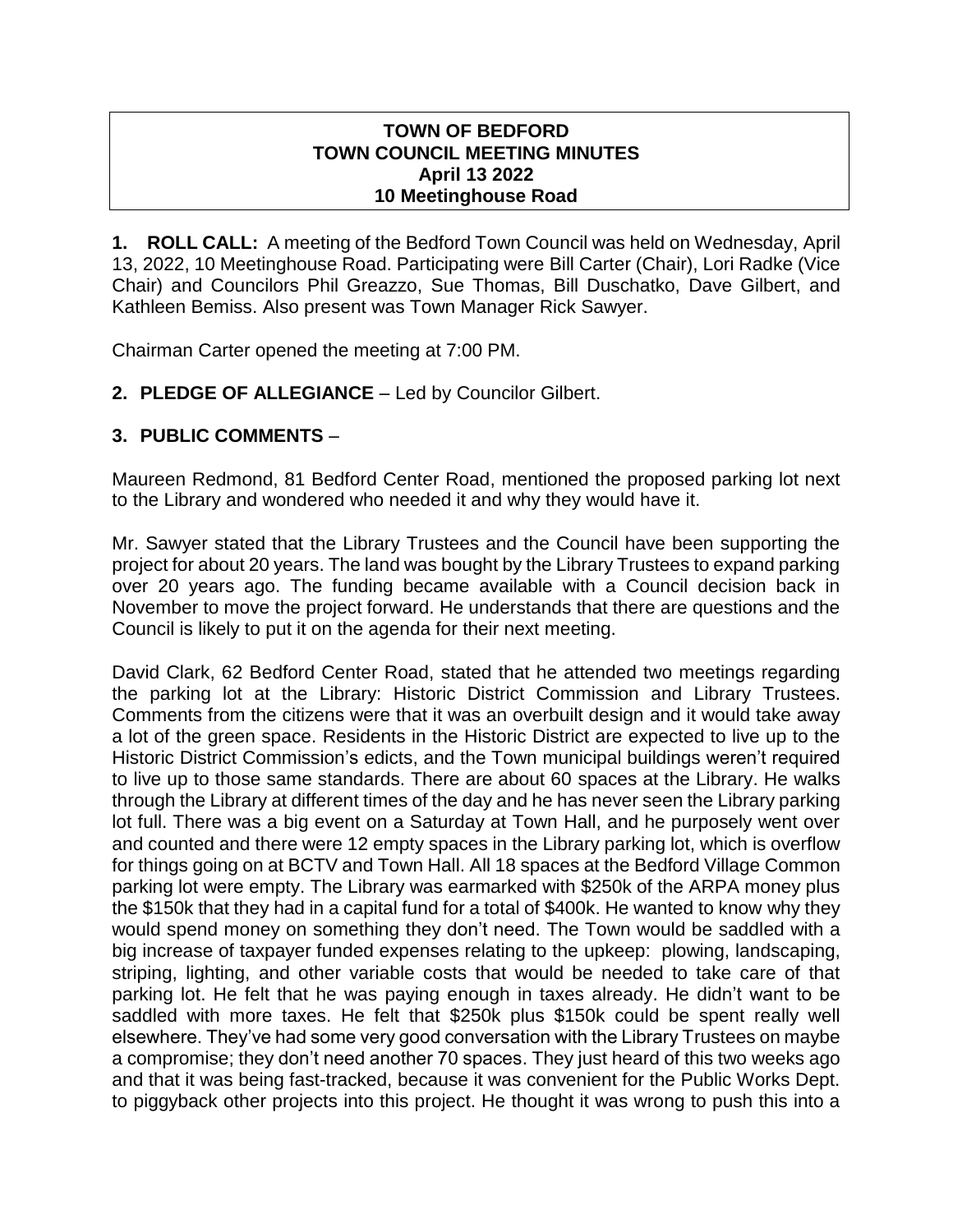'shovel ready get it going' kind of project just for the sake of the money being there. He thought maybe they could use another 10 spaces at the most, but he thought the spaces were already there. There are little islands that have dying white pines in the current lot. He saw where they could pick up another 12 spaces very easily. He urged and pleaded with the Town Council to work with the Library and Library Trustees to make something that makes sense and not something just because they've got the money to build it.

Tracy Gamache, 59 Bedford Center Road, stated that she's a full supporter of the Library, but she didn't love the idea of a big parking lot.

Deirdre Menard, 69 Bedford Center Road, stated that she's been at all of the meetings. She's lives straight across from the Library, so she can observe how much traffic there is. At the first meeting the rationale was they were going to use what space was available, because they have the money from ARPA and Town money. At the Library Trustees' meeting they were told they were given the capacities of all three buildings: BCTV, Town Hall, and Library. They weren't being used to capacity all the time at the same time. She was concerned that if they pave it all over, they'll never get that green space back. The plan is a parking lot that's about the same size as the old Harvest Market. She thought there were a couple of solutions. They could pave an area between the Bedford Village Common and the lower lot; it wouldn't be seen from the street. What they heard was they were getting rid of the trees that were behind the upper lot; they were getting rid of the trees that divide the lower lot from the proposed lot; there is no plan for trees. There was no commitment to screening or lighting that is historically sensitive. She was proposing putting a tool online that people could use when they want to schedule a meeting. That way they could go in and see when things are available, what capacity they need, and then just schedule it instead of having a 140 spaces that they won't use 99% of the time. It concerned her that they were doing something to the historic heart of Bedford that isn't in keeping with anything else that they as homeowners would be expected to do.

Edward Comiskey, 15 Cooper Lane, had a different take on it. He appreciated that the people living next to it would see it the most, but having run organizations that had greater than 80 people that would be in attendance and wished to use the Library for those meetings, but the parking wasn't there. At any point they could have something at BCTV, Town Hall and the Library. If there was space for parking then people could go in. His other concern was there was one time of year that does get quite busy there, which is when the Craftworkers' Guild is there. He's attended many times bringing his mother and he definitely needed one of the handicap spaces for that. They are looking for the usage of that facility and they don't want long walking distances. It's considerations that in the facilities the parking had to be nearby; it can't be down the street, because Meetinghouse Road was far too busy. There has been a need for parking for many years. The present proposal may be larger than needed, but it was something that should be done.

Kelly Martin, 73 Bedford Center Road, stated that he was concerned about greenspace and look. They try and keep the historic presence and the feel of the Bedford center area kept up. Everybody's really behind that as far as maintaining that look they would like Bedford Historic to have. He's concerned with the size and maybe there's a balance they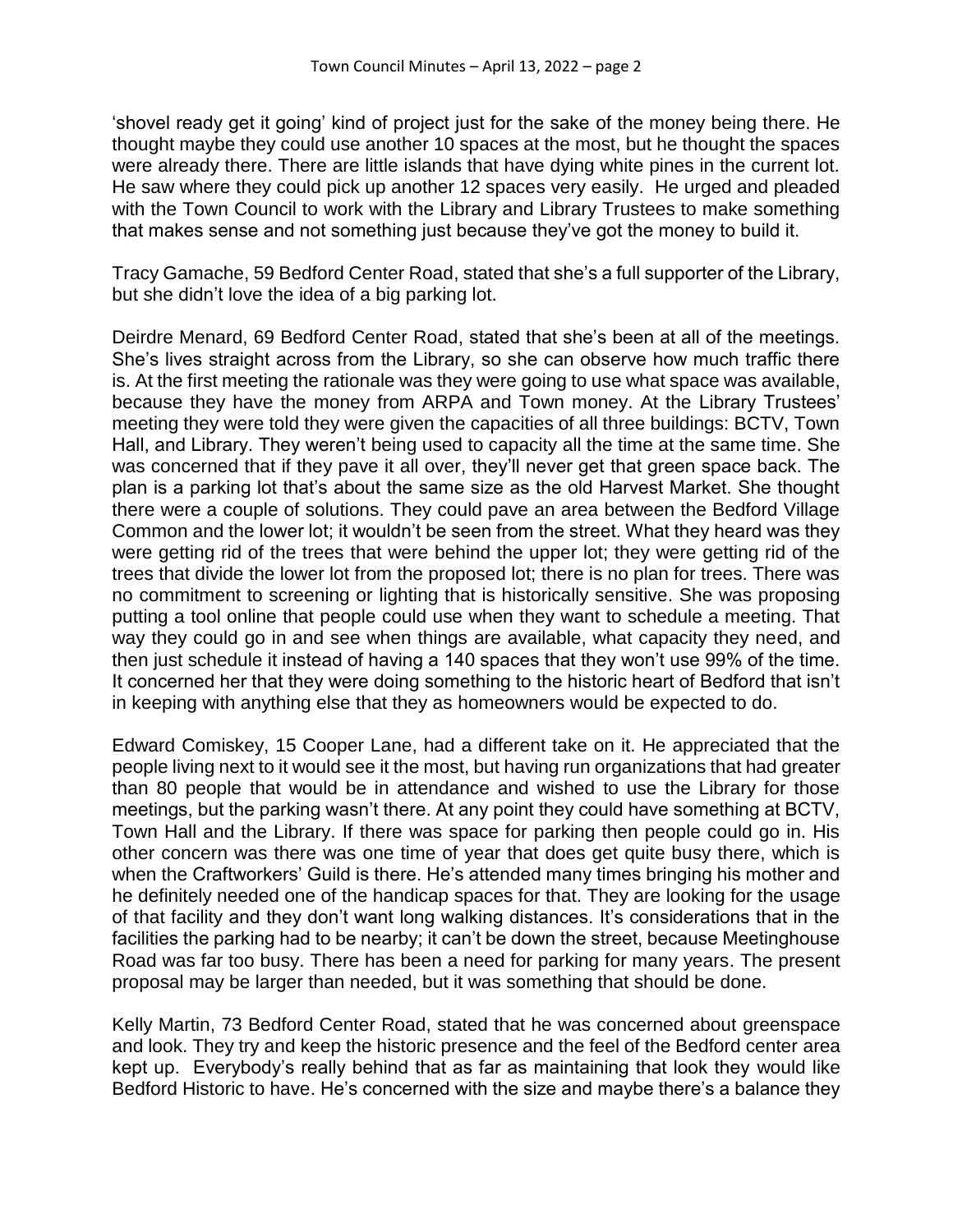could strike. He didn't see any effort or thought process put into the traffic pattern and the effect of adding that many more spaces or if they have events in that area where they take up those 140 spaces that the traffic is any way controlled or any thought process was put into helping alleviate that for the neighborhood.

Chairman Carter stated that he believed they would have this on the agenda for their April  $27<sup>th</sup>$  meeting and he encouraged them to come back then. They would have more information on their end. It would be nice to have the whole Council up to date on what's going on when it comes to that.

Chairman Carter took things out of order and moved up the recognition of retired board and commission members out of New Business and before the public hearing.

# **a. Recognition of Retired Board and Commission members**

Chairman Carter read the list of those retiring board members receiving certificates of appreciation and plaques that were not present:

Bill Greiner – 5 months – Zoning Board of Adjustment David Chiapetta – 1 year – Conservation Commission Andrew Hanson – 2 years – BCTV-WBNH Board Elizabeth Jude – 2 years – Zoning Board of Adjustment Tim Paradis – 2 years – Energy Commission (Chair 2020 – 2021) Chris Allen – 3 years – Historic District Commission Joel Schwelling – 3 years – BCTV-WBNH Board Theresa Walker – 4 years – Historic District Commission (Chair 2019 – 2021) Maggie Wachs – 4 years – Conservation Commission (Chair 2020 -2021) Steve Grocott – 5 years – Parks & Recreation Commission Madonna Lovett Repeta – 11 years – Highway Safety Committee Peter Macdonald – 9 years – BCTV Board & BCTV-WBNH Board

Chairman Carter presented certificates of appreciation to:

Steven MacDougall – 3 years – Historic District Commission Bob MacPherson – 4 years – Conservation Commission Chairman Carter presented plaques to:

Michelle Casale – 16 years – Parks & Rec Commission (Chair 2009 – 2022) Beth Evarts – 8 years – Conservation Commission (Chair 2015 – 2020)

# **4. PUBLIC HEARING**

**a. To consider Ordinance 2022-01 amending Chapter 262-6, Speed Limits, to establish the speed limit along the entire length of Hamilton Way, Kennedy Dr., Roosevelt Dr., Jefferson Rd., and Presidential Rd., in the Town of Bedford at 25 MPH.**

**MOTION by Councilor Radke to open the public hearing. Seconded by**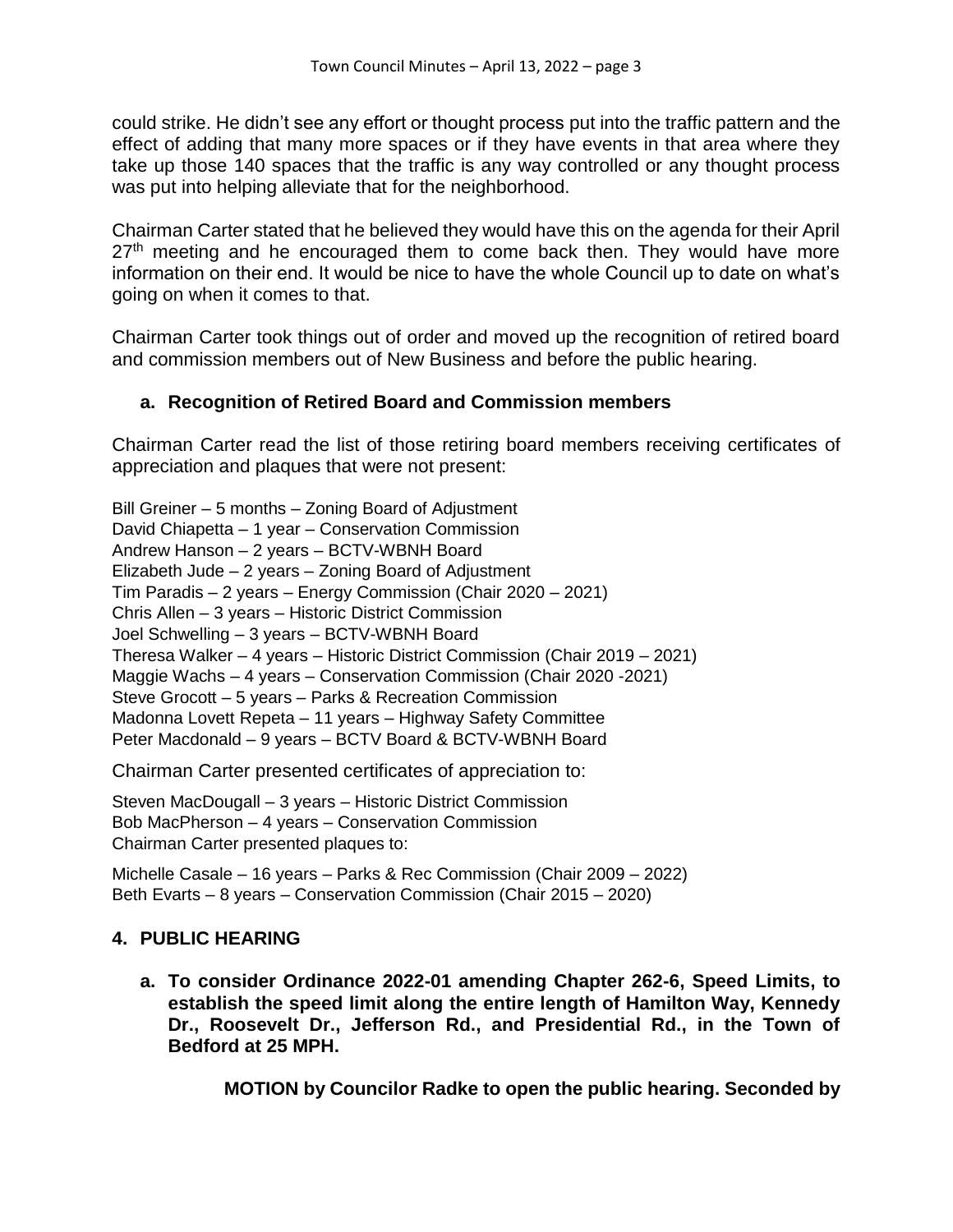### **Councilor Duschatko. Vote taken – Motion Passed – 7-0.**

Mr. Sawyer stated that this was initiated by a petition from the majority of the neighborhood. The Highway Safety Committee reviewed it and made a favorable recommendation to the Council. The only cost would be changing of the speed limit signs.

#### **MOTION by Councilor Radke to close the public hearing. Seconded by Councilor Thomas. Vote taken – Motion Passed – 7-0.**

**MOTION by Councilor Thomas that the Bedford Town Council approve Ordinance 2022-01 amending Chapter 262-6, Speed Limits, to limit the maximum speed on Hamilton Way, Kennedy Drive, Roosevelt Drive, Jefferson Road, and Presidential Road to 25 MPH. Seconded by Councilor Radke.** 

Councilor Duschatko wanted to know if they would incur any additional cost to enforce a speed limit that is so much lower than it is around the rest of the community. Mr. Sawyer stated that they have 25mph speed limits on a number of roads and didn't think they would change the patrols in any way. It's part of one sector that the PD patrols and they would continue to do their sector patrols.

### **Vote taken – Motion Passed – 7-0.**

### **5. NEW BUSINESS**

#### **b. Meeting with the Bedford Delegation**

Lori Sanborn stated that she has been a State Rep for 8 years. She is always thrilled to get an invitation to come. She's there to listen. A lot of the stuff is happening fast and furious right now at the House. They just made it through crossover, so they sent a lot of bills to the Senate. They are waiting for the Senate bills to come to them.

Linda Gould stated that she was in her 4<sup>th</sup> term and she ditto's what Rep. Sanborn said.

Ted Gorski stated that he was in his 1<sup>st</sup> term.

John Graham stated that he'd been a State Rep for a couple of decades. He's currently Chair of the Public Works & Highways Committee. They are at the end of the term and would be finished by the 26<sup>th</sup> of May; there is no opportunity to file new bills at this point. He suggested that they meet after elections in November, because then it's the filing period for the next term.

Sue Mullen stated that she was in her 2<sup>nd</sup> term in the House. She brought greetings from Rep. Rombeau who was home with a COVID positive child. She serves on House Education, which had been an exceptionally busy this year. They just got through their 103 bills and were now managing those that have crossed over from the Senate.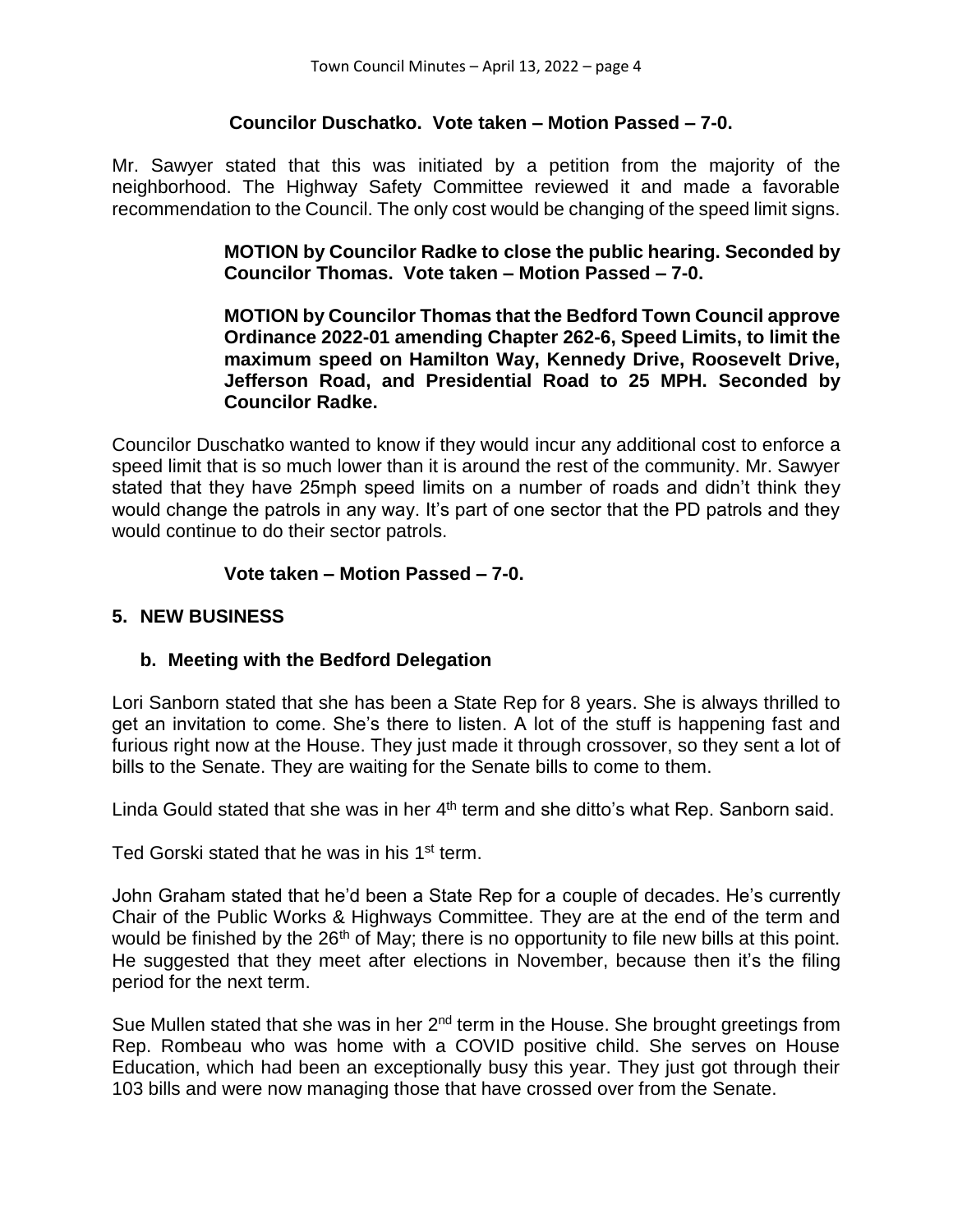Senator Denise Ricciardi stated that she had a lot of information on bills that they've passed that impact Bedford. She also has information on bills that are in crossover.

Councilor Radke wanted to know the procedure. They are in crossover and she wanted to know what happens next.

Rep. Graham stated that both the House and the Senate have agreed to joint rules where each year of the term, the House holds hearings on House bills. If they pass the House, they are sent to the Senate. There's a deadline set for them to work on all House bills sent to the Senate, which was two weeks ago. The Senate takes up the same bill with the same number. The House gets the Senate bills that have gone through the same process. If they pass with no changes in either body, they go on to the Governor. If there's a change, then the other body has to concur or non-concur or have a Committee of Conference. All of that work on the bills has to be done by the 26<sup>th</sup> of May. That includes the Committees of Conference. The last day to work on all of the bills that either body has is May 12<sup>th</sup>. They conform Committees of Conference if they have to. That's the process that happens each year. There are rules on when crossover is.

Councilor Greazzo wanted to know what they saw as the problematic issue facing the legislature that has to deal with the Town and what, if anything, do they see being done in the Legislature for the Town in regards to the situation coming from Saint Gobain.

Rep. Graham stated that there was a working group with the Senate president, the Speaker, the Governor, and others on how to use some of the ARPA funds that the State has for drinking water for the areas that are affected. It takes money and it takes time. That working group and the fiscal committee of the General Court will continue to work on it, but none of it was going to be quick.

Rep. Mullen gave kudos to Rick Sawyer, because he had been exceptionally involved with the DES and provides a lot of information. There is information in the presentations that DES has done on the consent area, which was the original area that was being covered by the protective qualities from Saint Gobain. That area has grown to the point where the original consent area is not as meaningful. They are aware of the fact that they have a much larger problem than they thought. Rick has a lot of information including numbers of people you can call to get water tested, who to contact at the State level if you have questions about the legal aspect of who is responsible for what, and do you get a point of entry system or point of service system in terms of filtration for your house.

Councilor Duschatko stated that someone who has been on bottled water for 3 years and lives in the consent area and is getting no place. He lives between two public water lines. He thought people that were getting lost in this were the ones in the original consent area. They went through and did the large water line extensions, but now everybody else has sort of been left. He wasn't sure it was up to the Legislature, but wanted to know how they get the DES or someone at the State that claims all responsibility for the drinking water to respond and get these items that were part of the original consent decree resolved.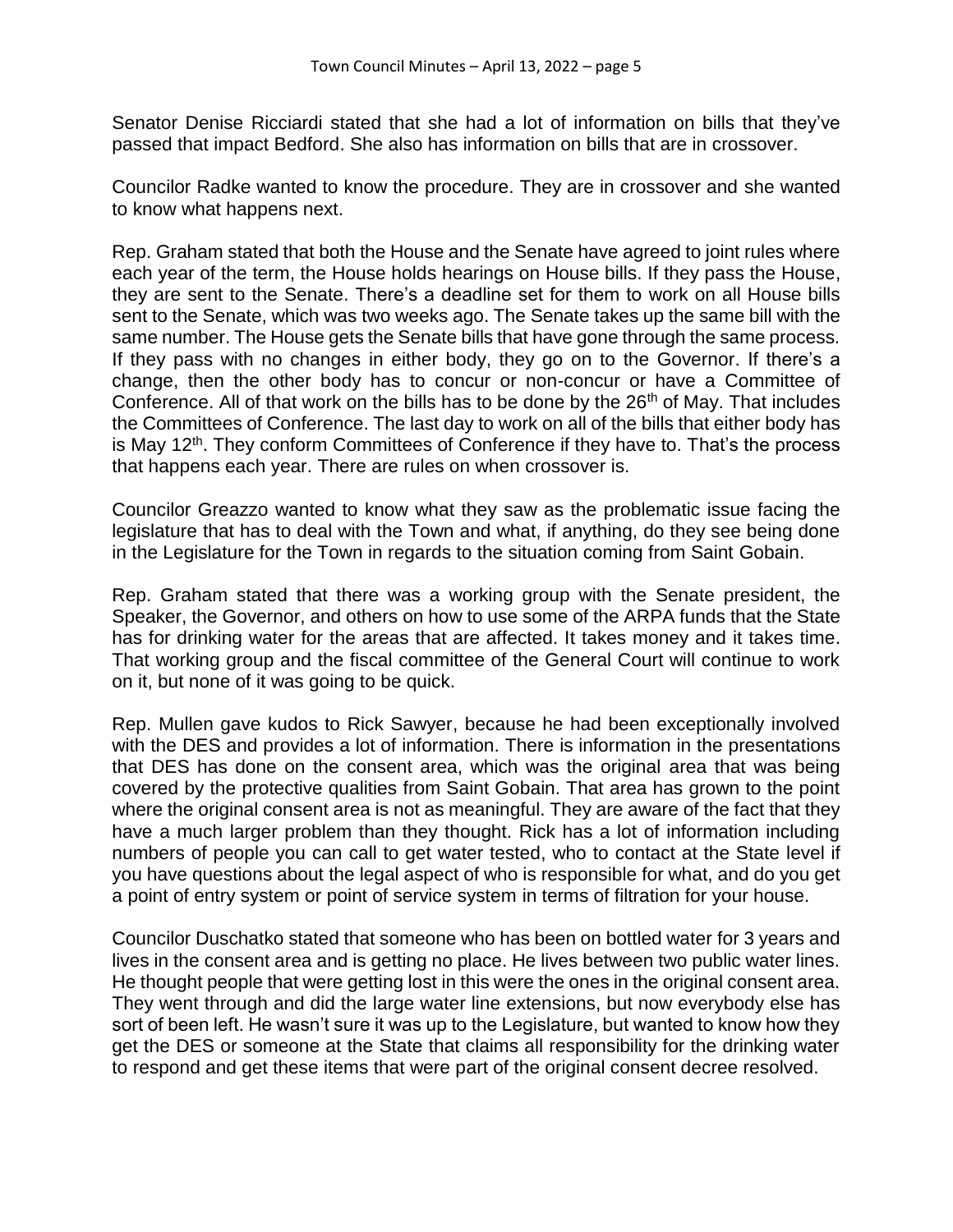Senator Ricciardi stated that she speaks weekly directly to them and talks to them about the low hanging fruit where the water lines are; it's a simple hook up. She has asked if the people pay for it themselves would they get reimbursed. The answer she gets all the time is that they are in negotiations for every affected area in the State. Because of that, they could not reveal those discussions. She calls every week, and goes down in person and gets the same answer. Councilor Duschatko wanted to know who pushes the negotiations forward. Rep. Mullen mentioned the Town of Merrimack suing Saint Gobain on its own. Those kinds of options are out there, but that would be up to the Council about whether or not they want to seek counsel from those who have already gone through the process. They make noise, but the noise is never as effective as individual citizens calling DES all the time and asking for information. Individuals don't feel that they have the clout to be able to affect change. The Council should maybe talk to the Council in Merrimack.

Councilor Greazzo stated that the State wants to use ARPA money to put in water lines and he's against it. He would like to see Saint Gobain held accountable for what they've done. He was looking to see if anybody had any thoughts on filing some legislation to penalize them for bypassing their monitoring system.

Councilor Duchatko mentioned SB395, which was passed by the Senate and moved to the House and amended twice. There is an amendment that hasn't been finalized. He was given a draft. The draft makes it possible for wireless carriers and tower companies to apply directly, without the ability of a municipality, for grants from monies that have been sent to the State for expansion of broadband infrastructure. He serves as a director on the NH Municipal Association and had a call from the executive director who put him in touch with this. They want to see it defeated in the House. The amendments came from the sponsoring senators. They were doing two things: spending money that wasn't intended to be spent for the benefit of the wireless carriers, and taking municipalities out of any type of control. It's a major revision from what they originally put through. He had no problems with how it was presented. He will send his information to those in the House and he would like them take it to the floor and vote against it.

Councilor Radke mentioned HB1417, which is the Property Tax Relief Act of 2022. It passed the House and was assuming that it was at the Senate right now. Mr. Sawyer stated that Senator Ricciardi's committee had a hearing on that today. Senator Ricciardi explained that the Property Tax Relief Act of 2022 would reinstate a portion, 7.5%, of the State contribution to the employer's share of the NH Retirement System for teachers, police officers, and firefighters. If the bill were to pass, it would begin July 1<sup>st</sup> 2023. If this is adopted, the Town of Bedford would save over \$175k a year. It has passed the House. She resides on the Executive Department of Administration. They heard the bill today and she supported the bill. They didn't execute the bill, because Senator Carson was absent. Constituents should contact their Senate to help this pass, because this would be a tremendous amount of money and falling into some property tax relief for Bedford.

Rep. Gorski mentioned SB249, and had received about 20 emails from constituents who were for the bill. He wanted to know why the Council thinks they should oppose this bill.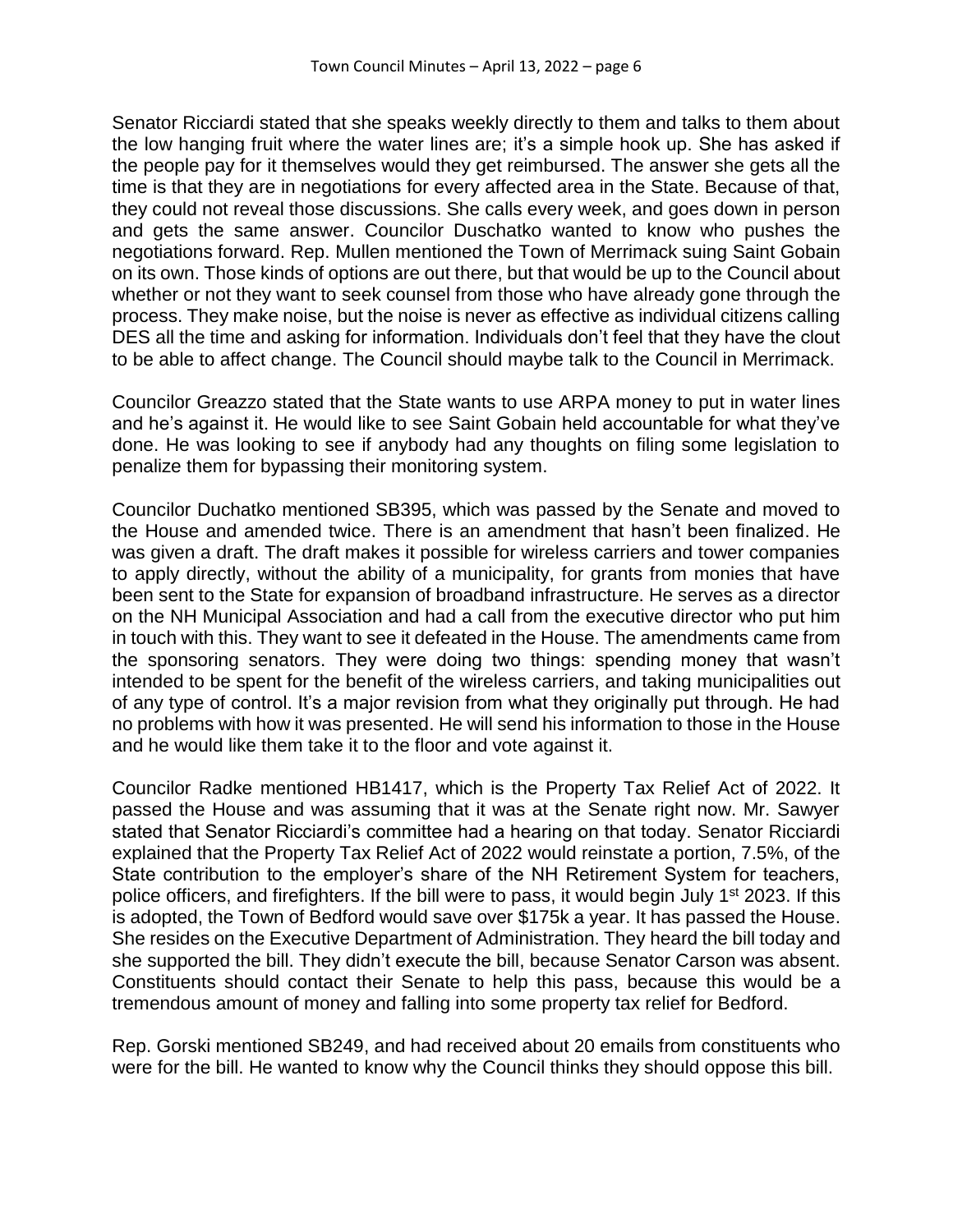Councilor Greazzo stated that it was a local control issue. If folks don't want a ban on short-term rentals, they would pass a zoning amendment; a citizen's petition. The 20 folks that emailed Rep. Gorski may want to Airbnb their properties that they don't use or look for ways to augment their income with an apartment or accessory use dwelling that they have available that they could rent out. It's better to have it controlled locally rather than the State saying they have to follow what the State tells them to do. People in NH love to be able to keep their localities the way they like to keep them or at least the way the people in the Town that pay the bills like to keep them. That's why he would oppose it. It's not something that the Town is really in an uproar about. They aren't coming out saying they want to rent out their house for a day. The people next door might not like that. The neighborhood might not like that. It might be an issue for their property value; it might be an issue for their safety. If the State says that they can't have that zoning or that ordinance, that takes away the control of the people in the neighborhood that don't want the guy down the street renting out his house to whoever decides to show up for the day.

Councilor Duschatko thought that this was widely supported by the Board of Realtors. They feel that for the short-term rentals, the value of a property tremendously increases, because instead of renting it by the month for \$2k or \$3k, they are now renting it by the week for \$2k or \$3k. They are looking at higher commissions and higher values. There is nothing wrong with that per se, but as the housing stock has been available for people to live in those communities, they've been priced out of it, because out of state investment groups are buying those properties, because of the high value of return. All they are doing is creating a housing crisis that is totally artificial. They've had a very active marketing campaign. Go stay in this fancy house for only \$150/night or \$200/night that sleeps 10 and bring in all your friends. He didn't think it was going to impact Bedford, but he would hate to see the opportunity of doing it. If the community decides that they want to have that type of offering then the community has to vote on it; not the State saying they can't have a community action. It's a housing needs issue, but more of a local control issue. If they are going to stay in NH or Bedford, they have to maintain their local controls. Councilor Bemiss stated that it wasn't that long ago that it was on the ballot and it was voted overwhelmingly in Bedford to not allow short-term rentals.

Mr. Sawyer mentioned the SB395 docket and it appears that the hearing has already been held at the House Committee and they are having an executive session on it. The executive session is open to the public, but they can't provide anymore testimony. That's going to be held on April 19th at 9am. He wanted to know what happens if a bill is amended in the House and if it goes back to the Senate.

Rep. Graham stated that if the House were to approve it with an amendment, the Senate can concur and it goes on or they can non-concur and kill the bill or request a Committee of Conference. There are those three options on any bill that is amended by the other body. They won't vote on that on the 19<sup>th</sup>; not until the 5<sup>th</sup> or the 12<sup>th</sup> of May.

Rep. Graham stated that with the passage of the infrastructure law at the Federal level, there was additional money for road projects. They added two more bridges in Bedford to be funded, at least partially, with Federal funds. He mentioned the widening of Route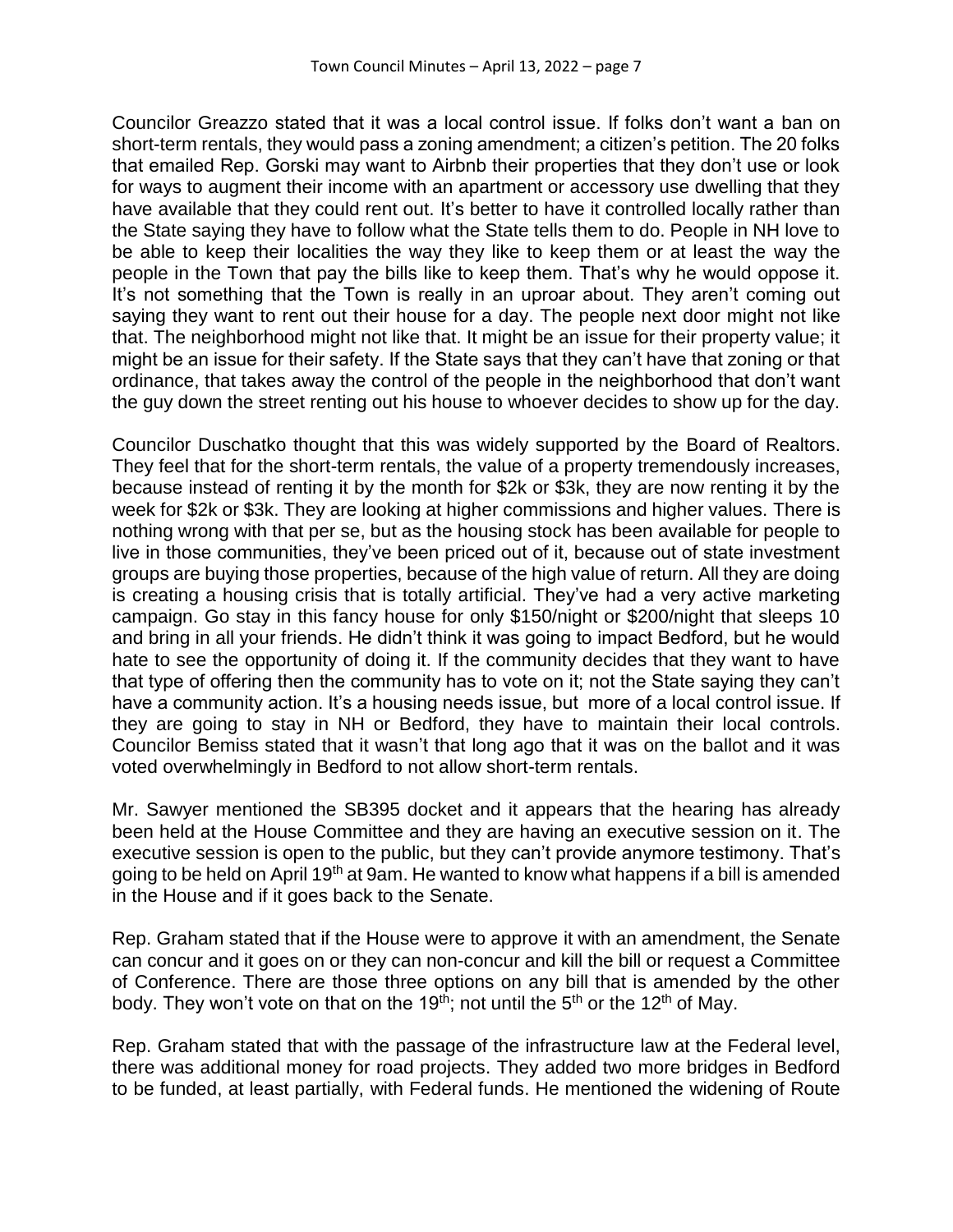3, which is a \$26m project from Hawthorne Road to the Airport Access Road and it wouldn't be finished until 2029. They have to buy property. It's one of the more expensive Town projects in the whole plan. There is a 1-1½ year process to negotiate with property owners about the right-of-way. They tried to buy it rather than doing it eminent domain, but that's another reason it's going to take about six years. Councilor Gilbert mentioned that it was going to be a 5-lane road. Rep. Graham stated that 5 lanes means that in certain places there will be turning lanes. Councilor Gilbert wanted to know which bridges were added. Rep. Graham stated that the bridge numbers were #21684 and #24217.

Councilor Greazzo wanted to know if there was a better, more effective means of communication between the Council and the delegation in order to facilitate the things that the delegation is working on, on behalf of the Town. Rep. Graham stated that they hear regularly from Rick on things that impact the Town and from the Municipal Association. It's useful to him to look and see what their position is. He's heard from various Councilors on specific things that are going on. The Town Manager does a great job of keeping them informed Mr. Sawyer stated that the tries to save those calls and requests for the really important bills. He trusts that they are doing a great job regularly for the Town, but he reaches out when it's a most critical bill.

Rep. Mullen thought they were good about answering email. Using the legislative email address for her was pretty helpful. Because she sits on House Education, she doesn't hear a ton from the Council. She hears a lot from people in the community who have questions who go to her directly; School people, School Board members or administrative people who have questions about things that were coming up in the field of education.

Councilor Greazzo stated that he saw there was more aid going to Claremont; they are calling it targeted aid. His concern was that other communities would be getting extra money while Bedford wouldn't be and it wouldn't be equally funding.

Rep. Mullen explained that funding came in two different sizes as far as Bedford was concerned. There is the Adequacy aid, which every student receives, because they are residents of NH being educated in a public school. That's a flat fee, which is about \$3,800/student. Subsequent to that is Targeted aid, which goes to communities that either have property valuations that result in insufficient funds to operate their schools or property poor communities. There are formulas that are used to determine how much aid different communities get. Once those formulas are set legislatively, then the amount of money that a community gets is based on need. They were talking about a differentiated formula for special education that would result in Bedford getting \$237k additional dollars, because Bedford has a pretty stellar reputation for providing special education services. The targeted aid is based on the number of disabilities, and the category of disability; whether or not it's a service intensive disability or not. In that kind of a situation, Bedford would stand to gain \$237k should the bill go through. If the targeted aid is based on property values or the business tax base, then Bedford was never going to receive the same amount of funding. Part of the problem in Southern NH was the fact that northern NH was kind of dying by inches. Schools were closing, businesses were closing. When businesses close, people move out, then they can't find employees for any of the tourist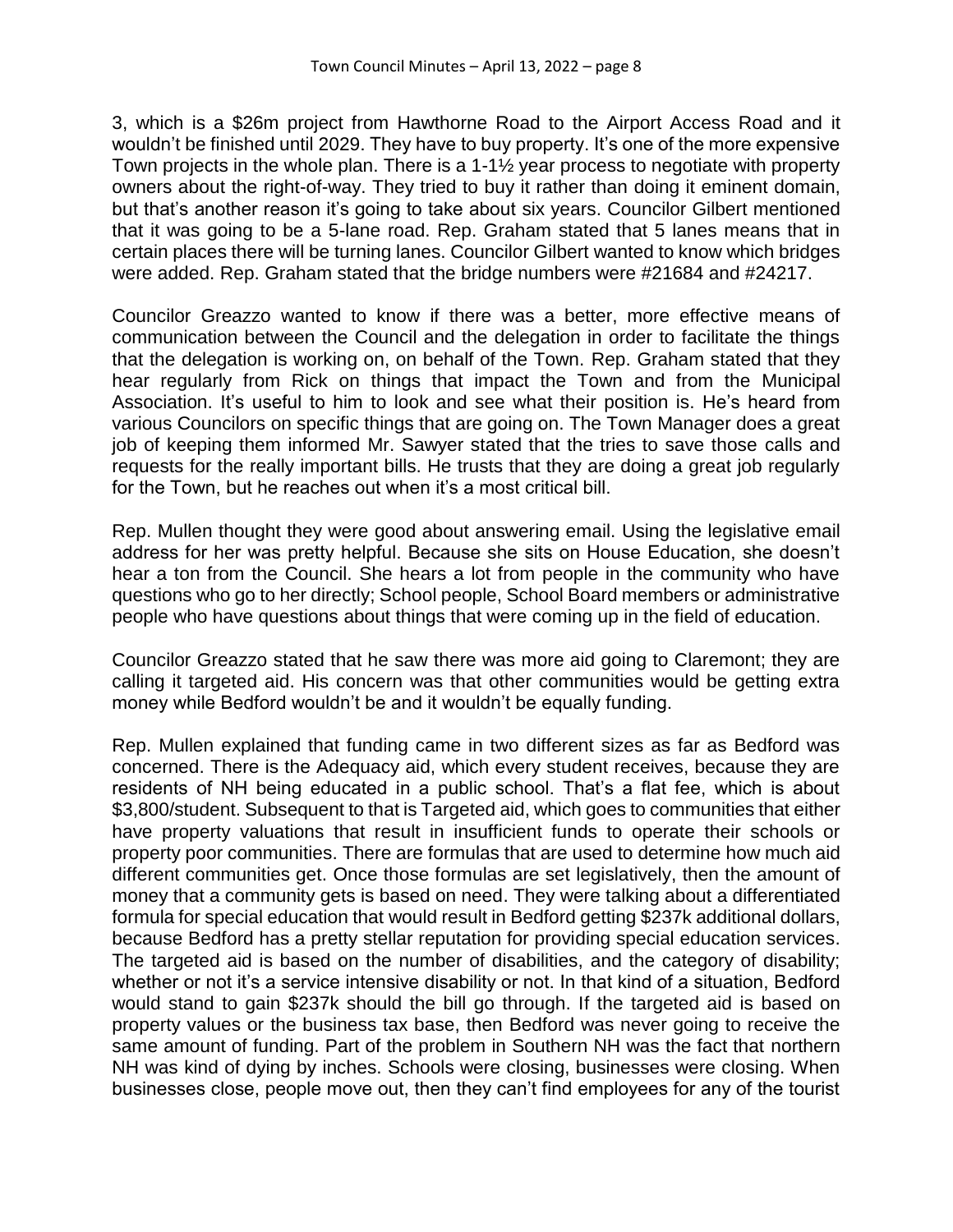industry. They were trying to come up with some kind of balance that would support communities that needed help and also address the fact that they need young people in the State of NH that want to live not just from Concord South. They are looking at the distribution that keeps stores open, but also being cognizant of the fact that they want the community to get their fair share.

Councilor Greazzo was concerned that they were back in the same situation before the Claremont decision. Everybody got their certain number of dollars per student, but then Claremont said they weren't getting enough. Rep. Mullen stated that there's never been a resolution to the Claremont decision. There's never been a real funding solution in NH, which is part of the problem. If you are going to live tax-free, then they have to get creative about how to create revenue and share it with the property poor towns that need it the most. They have a challenge in front of them, because of the ConVal lawsuit. The ConVal School District has sued the State of NH, because they are constitutionally bound to provide an adequate education and \$3,800/student doesn't do it, so communities have to supplement that. ConVal has led the charge and there were 10 or 12 communities that have joined on to the lawsuit that were suing the State and saying that the State wasn't providing enough funding for them to be able to give each child an adequate education.

Senator Ricciardi stated that they just passed SB420, which was extraordinary needs grants for NH schools for \$24m. She thought it was a very good bill. It delivers property tax relief, because they are giving need-based funds to the towns that need it.

Councilor Radke wanted to know where they were with the redistricting.

Rep. Graham stated that House districts had been settled. For the US House districts, the NH Supreme Court just took over jurisdiction of deciding what those districts would be. Even though there is a bill for the Governor to either sign or veto, they have the constitutional and statutory ability and responsibility to take it on. The first of June opens up the filing period, so they need to get it done. He didn't see any problems with the Senate districts in the House. The big one was what's going to happen with the US House.

Rep. Gorski sits on the Transportation Committee. They heard a bill about an electric school bus pilot program. Manchester, Nashua and Hollis were interested in being part of the pilot program. He didn't know if Bedford was interested. It's SB417. Councilor Thomas stated that Bedford contracted their school buses. Rep. Gorski stated that if they take this on, they have to take on the maintenance cost during the pilot program.

Councilor Duschatko wanted to know the outcome of the House hearing was for SB400, which was the multi-faceted planning and zoning for affordable housing.

Senator Ricciardi stated that itat includes things like required training of Planning and Zoning Board members and requirements and incentives for affordable housing. The bill passed the Senate, but she voted no, because there was a loss of freedom to regulate senior housing independently. SB400 states that if towns offer incentives for senior housing such as increased density, reduced lot size, expedited approval or other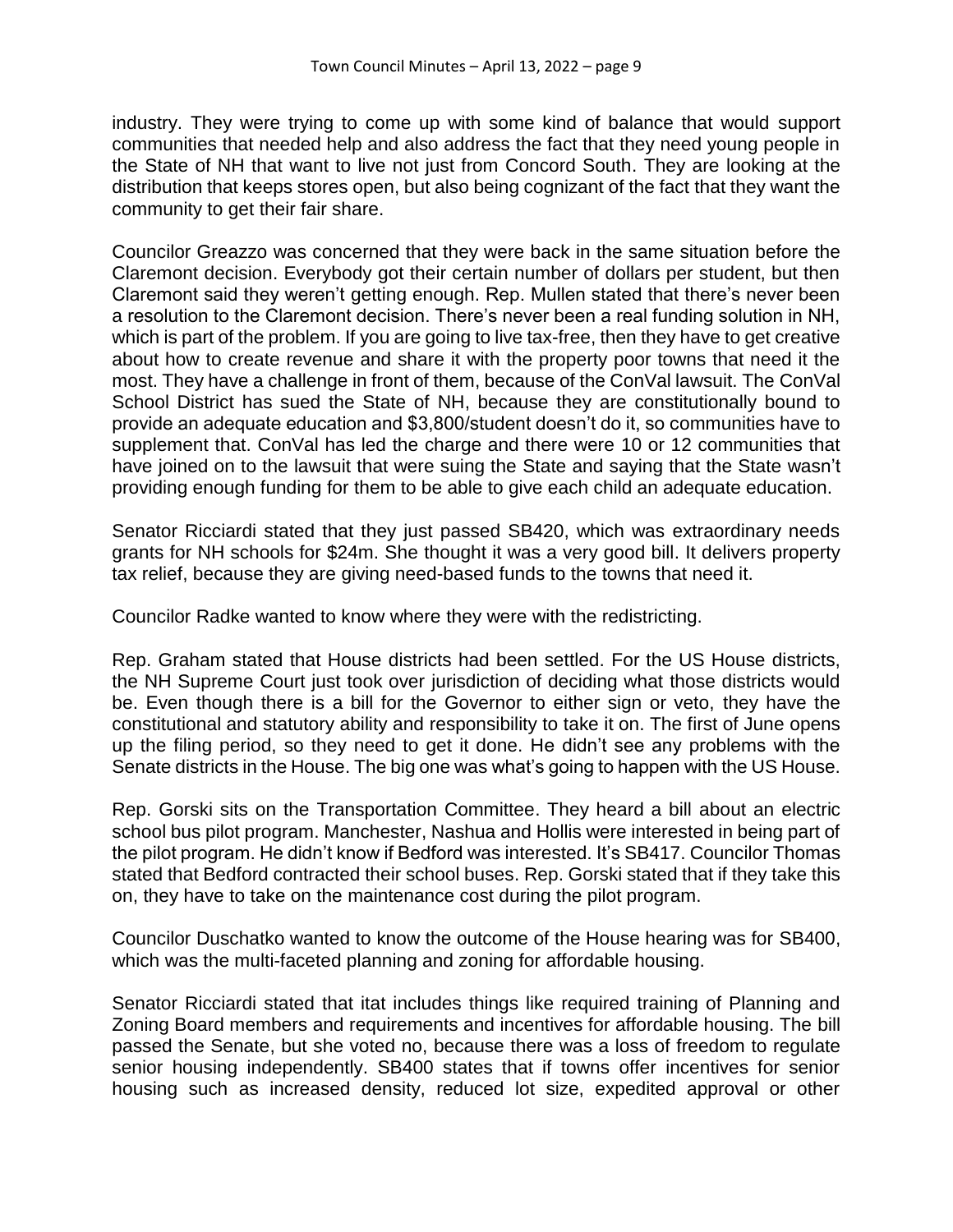dimensional procedural incentives, then it shall offer these incentives for housing. She felt like it was an automatic reversal of the town's local land use board decisions. She felt that it robs them of their zoning and planning abilities and loss of local control.

Rep. Graham stated that the public hearing on the bill was held. The executive session wasn't until next week. It will depend on what the committee does with what the vote on the floor will be on, whether it was to pass or kill the bill. It's the Municipal & County Committee. None of them sit on that committee, so it's hard to say what was said at the hearing and what the opponents and proponents said to try and convince the committee.

Senator Ricciardi stated that in recent years, it always passes the Senate and it fails in the House.

Councilor Bemiss thanked Senator Ricciardi for sticking up for local rule.

Senator Ricciardi stated that they did a lot of delivering of property tax relief for the schools, nursing homes, municipal road construction, municipal bridge projects, municipal wastewater aid, and law enforcement. HB398 did the funding for the Wastewater Projects at over \$12m; they increased Nursing Home Reimbursement Rates in SB412; SB401, Municipal Road Construction, was \$30m; \$36m went for Municipal Bridge Projects; and Doubling Body-Worn and Dashboard Camera Fund was \$1m. This was in addition to the sweeping property tax relief that passed by the Legislation in 2020, which included increasing Rooms & Meals revenue sharing by \$31m to cities and towns; increasing State funding for nursing homes by \$29.1m; increasing education funding by \$102m over the prior law and protecting the \$67m in education funding with COVID enrollment fix and providing \$30 in Building Aid to local school districts; cutting the Statewide property tax by \$100m. This was huge property tax relief that they worked on in the Legislature. SB317 reduces the interest rate for abatements paid by the community on paid property taxes from 6% to 4%. It passed the Senate and was scheduled for a hearing in House Ways and Means Committee on April 7<sup>th</sup>.

Senator Ricciardi stated that HB1021 prohibits the local regulation of religious land uses. The bill passed the House and has a hearing in Election law and Municipal Affairs Committee in the Senate. Councilor Bemiss wanted to know if that meant any religious organization could usurp local zoning. Senator Ricciardi stated that if that bill were to pass, that means that anyone can set up a church and get a tax-free status. She's seen this before in other towns. It would be helpful if churches were required to follow the same rules as applied to all other commercial buildings in their zone.

Senator Ricciardi stated that HB1598 legalizes the possession and use of cannabis and authorizes the sale through the Liquor Commission. It passed the House and has not been scheduled yet for the Senate. Councilor Radke wanted to know where she thought that would go in the Senate. Senator Ricciardi didn't think it would pass the Senate. Councilor Radke was curious why it passed in the House. Councilor Greazzo stated that it passes the House every year. Mr. Sawyer stated that it had a hearing date of 4/20.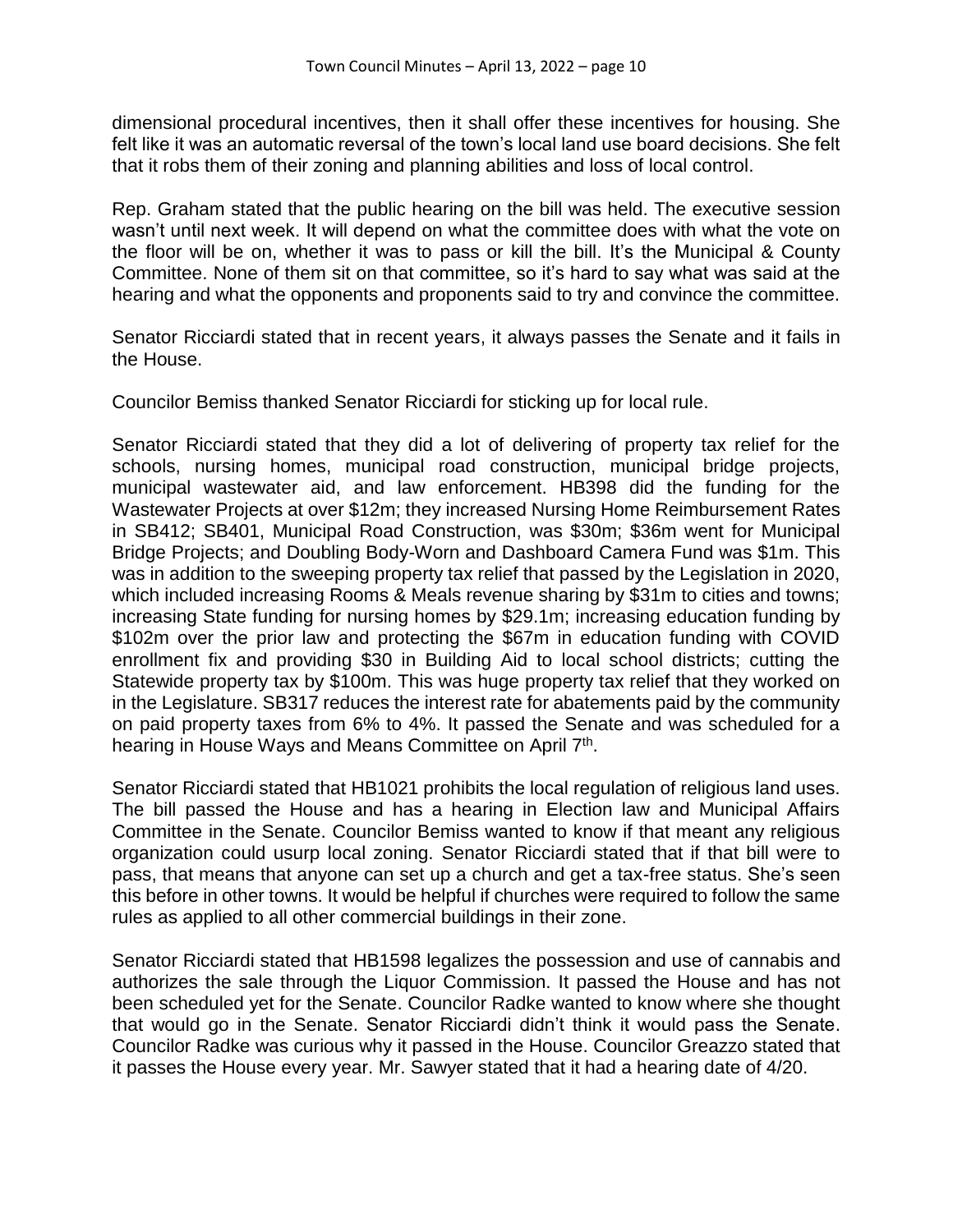Chairman Carter stated that they would take under advisement that they should see them in November, not in August. Councilor Greazzo thought that they should seem them twice a year. Councilor Thomas stated that at their retreat they talked about trying to get them in more, maybe twice a year. Maybe now is a good time and then right after the elections. Rep. Graham suggested during the filing period if there is something the Council wants they need to do it then. They talked about doing it in August. Rep. Mullen stated that newly elected people get sworn in the first Wednesday in December, so they frequently don't have committee assignments until January. She suggested they could take the liberty of waiting until after the 1<sup>st</sup> of the year, but not much longer than that. You won't be able to file bills. Senator Ricciardi stated that they could always reach out if there was legislation they were interested in working on they could do that at any time and have it prepared for the right time to file it. Councilor Thomas thought it was a good thing, not only for them, but for the community to see that they were all coming together at least once or twice a year to talk about Town things.

The Town Council took a 5-minute break at 8:23pm.

# **c. Transfer Station Solar & 3-Phase Power Proposal**

Jeff Foote, Public Works Director, stated that they received a \$500k grant from the Federal government. For more than a decade, the Energy Commission has explored the viability of ground mounted solar development at various Town properties and determined that the capped landfill at the Transfer Station was the only viable location for photovoltaic development of any significance. A major impedance using the capped landfill to construct a solar array has been the lack of infrastructure capacity needed to transmit the electricity from the capped landfill to the existing 3-phase electrical power lines located on New Boston Road. ReVision Energy has designed a system sufficient to generate enough electricity to offset the electrical consumption for all Town-owned facilities including the Safety Complex, Town Office Building, Library, Transfer Station, and all recreational fields lighting, tennis and basketball court lighting. The introduction of a photovoltaic system would allow the Town to be a net zero community as far as its electrical consumption reducing its electrical energy cost by approximately \$125,000 annually. ReVision Energy developed a cash flow analysis and a turnkey proposal and estimates the cost to construct a 1.04-megawatt solar array to be \$2,845,040. This results in a 12 year pay-back for the project. The 40-year expected net savings to taxpayers is \$8,000,000. Last summer, the Department with great assistance from Chris Bandazian and the Energy Commission and their energy consultant Dan Weeks of ReVision, applied for and received a Congressional Direct Spending Appropriation federal grant for earmark for \$500k towards the extension of 3-phase power to the capped landfill from New Boston Road. In addition to energy generation, 3-phase power at the landfill will also allow the Town to pursue electrical compaction of municipal solid waste versus the current task of manually compacting it with a diesel backhoe. The annual cost for the backhoe and fuel was approximately \$43,000. In the analysis, they didn't assign a value to the personnel costs. The addition of that would decrease the payback time. Having DPW staff performing transfer station tasks that can be automated with automated compactors was not the best use of their time or a good use of tax revenue. July 2021, Eversource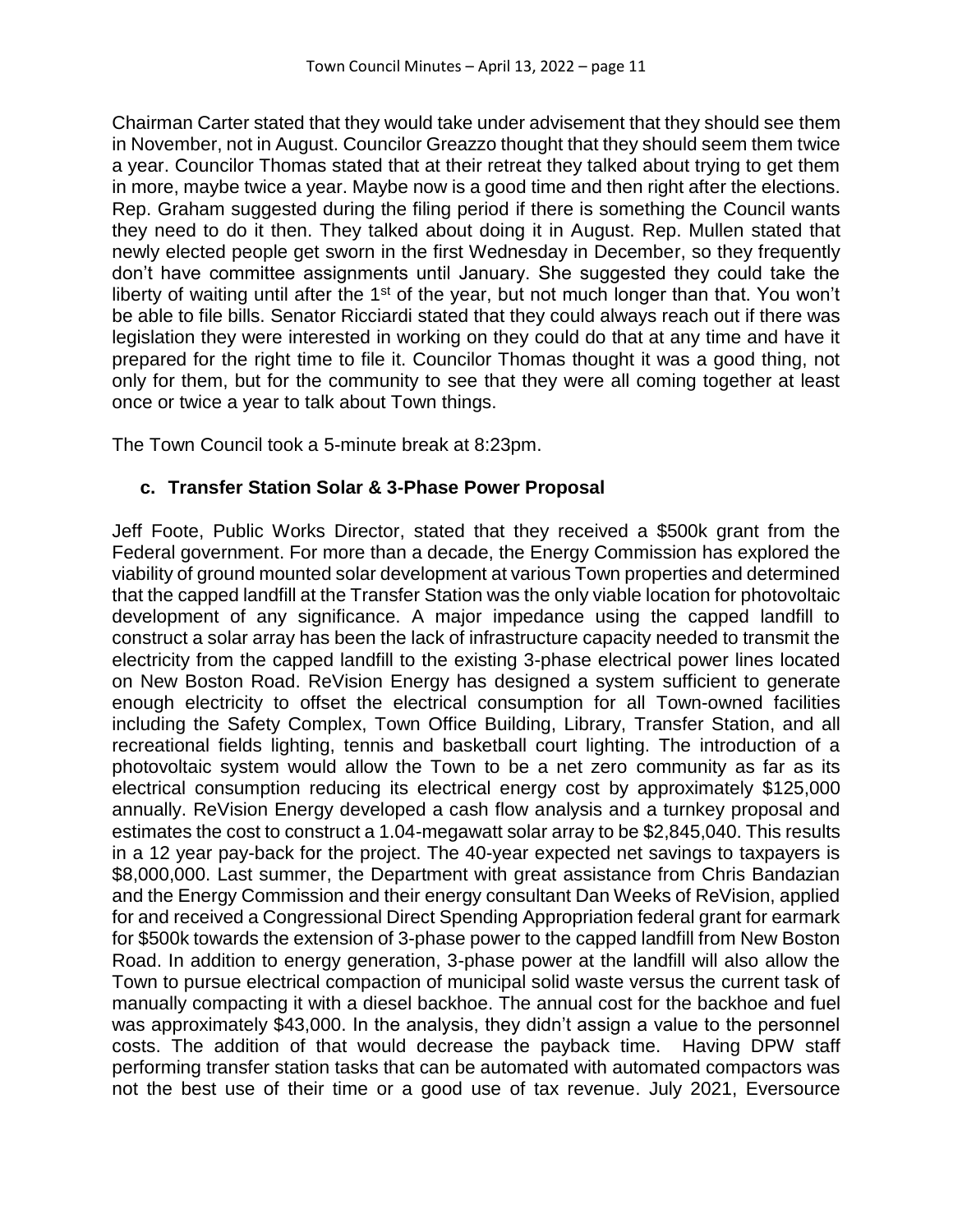provided an initial estimate for the 3-phase power utility extension of just under \$1.5m. At that time, they asked Eversource to advance that design to ensure the legitimacy of the initial estimate. In December 2021, Eversource completed a system impact study and determined the cost to extend 3-phase power from New Boston Road to the capped landfill on Chubbuck Road at a "not to exceed price of \$910,000". In addition, Consolidated Communication's cost for replacing and upgrading affected utility poles is estimated at \$75,000. They've got a \$500k grant and the cost to extend the solar so they can provide enough electricity in the future for Town government and also go towards automated compaction of solid waste. They are short about \$500k. Eversource is moving towards an absolute estimate by letting this out to bid and will have that information to them soon. After that, the Town will have until June  $12<sup>th</sup>$  to make a decision if it's something they want to proceed with or if there was interest in finding the resources to move forward with some of the action items he mentioned. Moving forward with Bedford's landfill PV proposal will allow the Town to supply clean, renewable solar energy that will substantially offset electricity costs at Town facilities. The project will serve as a positive example to the community and region. As far as community support, when they applied for the grant they had some strong letters of support from: Chris Bandazian, past chairman of the Energy Commission; real estate developer and NH Business Finance Authority Chairman Dick Anagnost; NH State Senator Denise Ricciardi; and former Business in Industry Association Jim Roche. Based on everything they've done they thought there was a desire and eventually the need was going to become greater as they deal with unstable energy prices.

Councilor Radke asked if there were strings attached to the Congressional Direct Spending grant. Mr. Bandazian stated that they had to use the money by 2024 or 2026.

Mr. Bandazian stated that unfortunately, this deal would go away June  $12<sup>th</sup>$ . The 'not to exceed' number was before Ukraine, before the cost of oil doubling, so that's going to go away and he didn't think they would even see the \$1.48m again. Originally, he didn't think it was a good deal for the Town with a \$500k grant and another \$1m on top if that of Town money. He thought this was a very good deal for the Town. They would also have access to the 3-phase power. With 3-phase power, they could have commercial grade lifts, compressors, and welding equipment and when they need to replace the HVAC system, commercial grade HVAC system as well. They have a real problem in management of a shortage of drivers to fill plow routes. Where they have a shortage of drivers, the Transfer Station staff is their labor pool for highway maintenance. He thought it was very shortsighted to look at tomorrow and who's working for them now. This was a project, just the extension of 3-phase power that would pay dividends for the Town for decades to come. He thought if they pass this up now, they were never going to see an economically viable number. If they invest this amount in Town funds and ARPA funds that didn't cost property tax dollars, it would return 7.5% ever year without even taking labor costs into account. Seldom do they have an opportunity to make money for taxpayers, but this was a way to actually make money for taxpayers and bring a benefit. It makes solar possible and that would be something that comes down the road. They would have to do an RFP and see what those deals were. He would accept this project based on the extension of 3-phase power alone. There is never going to be another opportunity to make this kind of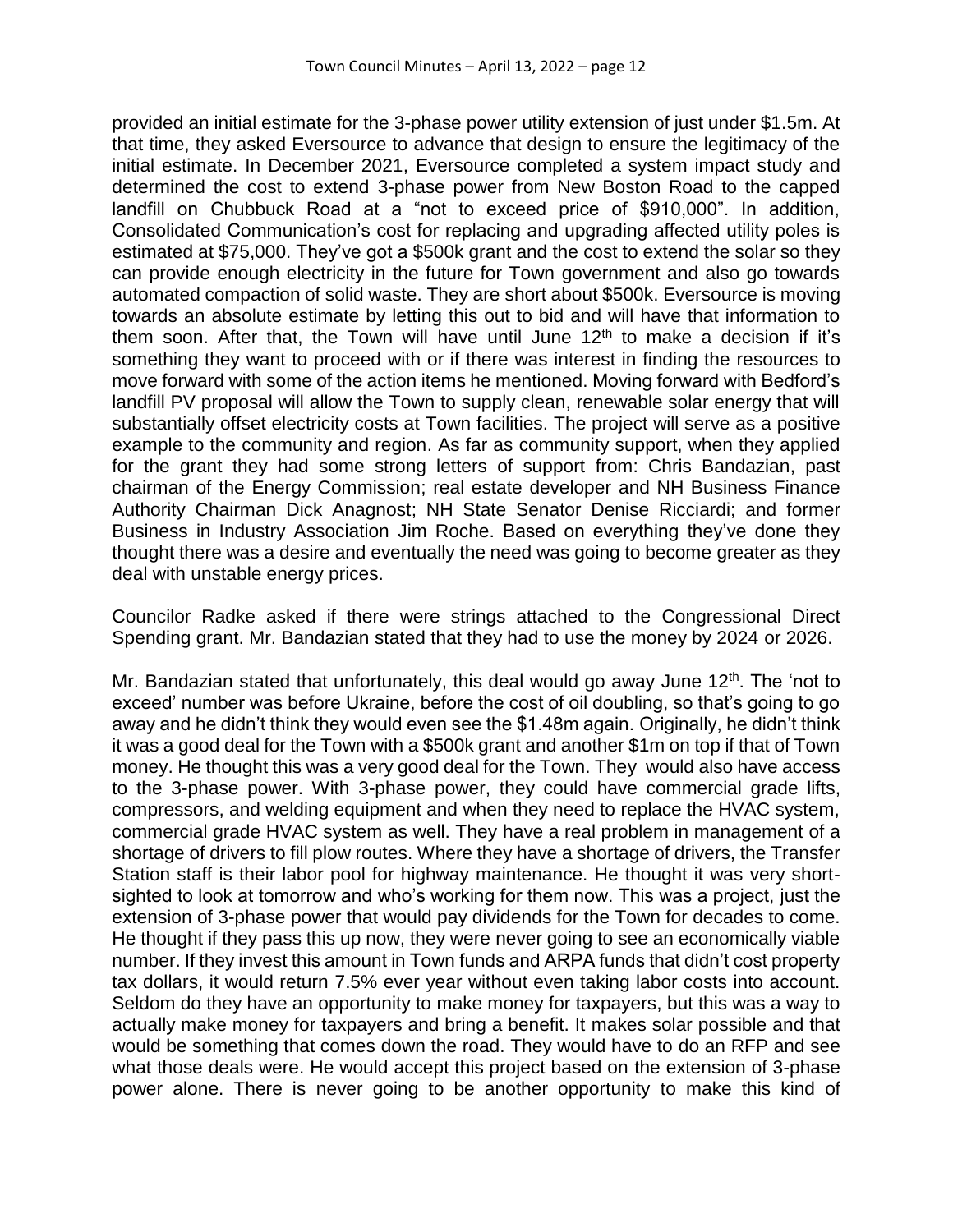improvement to the Transfer Station that would be palatable to them as Councilors or future Councilors and the community. He urged them to go forward with it.

Councilor Duschatko wanted to know if putting in compactors justified a \$1m investment. Mr. Bandazian stated that half of that wasn't theirs. He thought it was worth a \$500k investment, because that would produce a savings of 7.5% conservatively a year in diesel fuel and backhoe expenses and not even taking labor into account. Councilor Duschatko stated that someone had to operate it. Mr. Foote stated that the intensity of someone going over and pushing a button 5 or 10 times a day was a lot less than having somebody in that backhoe consistently compacting trash. He thought it lessens future expenses.

Councilor Duschatko wanted to look at the project as a \$1m project with a \$43k a year savings. Mr. Bandazian responded if he wanted to ignore the Federal grant, yes. Councilor Duschatko stated that he wasn't ignoring the Federal grant and Mr. Bandazian stated that it's \$500k; a \$43k a year return on a \$500k investment is about 7.5% annual rate of return and that doesn't include labor and the dollar cost for that employee to push a button was a lot less than a highly skilled heavy equipment operator Councilor Duschatko wanted to know how much the equipment was going to cost. Mr. Foote stated that the estimate they received for the electric compactors was over \$300k. Mr. Bandazian stated that there was \$200k in the Capital Reserve for the landfill. Councilor Duschatko stated that they weren't spending \$1m to do the compactor, they were spending \$1.3m-\$1.4m. Mr. Foote stated all in, correct. To extend the 3-phase power is \$1m. The Federal government gave them a grant for \$500k, so they are at \$500k. If it's \$400k for electrical compactors, they are up to \$900k. What you back out of that was about \$43k a year in capital costs for the backhoe and fuel. What they didn't include was the cost for someone, which is a full-time job, to compact trash. They need to know the value of one employee who was consistently and always compacting trash. The goal is to have that employee to be repurposed on other things. They can push the button that provides the automated trash compacting, they can attend to people at the recycling center, fulfill needs as part of their composting efforts, and can help someone who's dropping off a propane tank. They are taking someone out of that constant repetitive position and allowing them to serve the public. He didn't want to include that, but it's a real cost. He thought they could improve service to the community for other purposes. If you assign \$50k to an employee in that position and it's likely more, he thought they were back in that 7-10% range return on investment. There was some cost savings and the return on investment was strong. Councilor Duschatko wanted to know about hydraulic compactors running a pump. Councilor Greazzo stated that they use an electric motor to push their hydraulics, but there's also diesel motors that push hydraulics and thought that's what Councilor Duschatko was asking and wanted to know if they had looked into those. Mr. Foote thought using diesel motors to compact trash as far as pollution was the same as having a backhoe there. Councilor Duschatko stated that he wasn't concerned about pollution at the moment. Mr. Foote thought that was part of the reason why they got the Federal grant; to go away from diesel generated pollution. Mr. Bandazian stated that aside, he looked at trash compactors and his research showed that electrical was the way to go in terms of upfront price.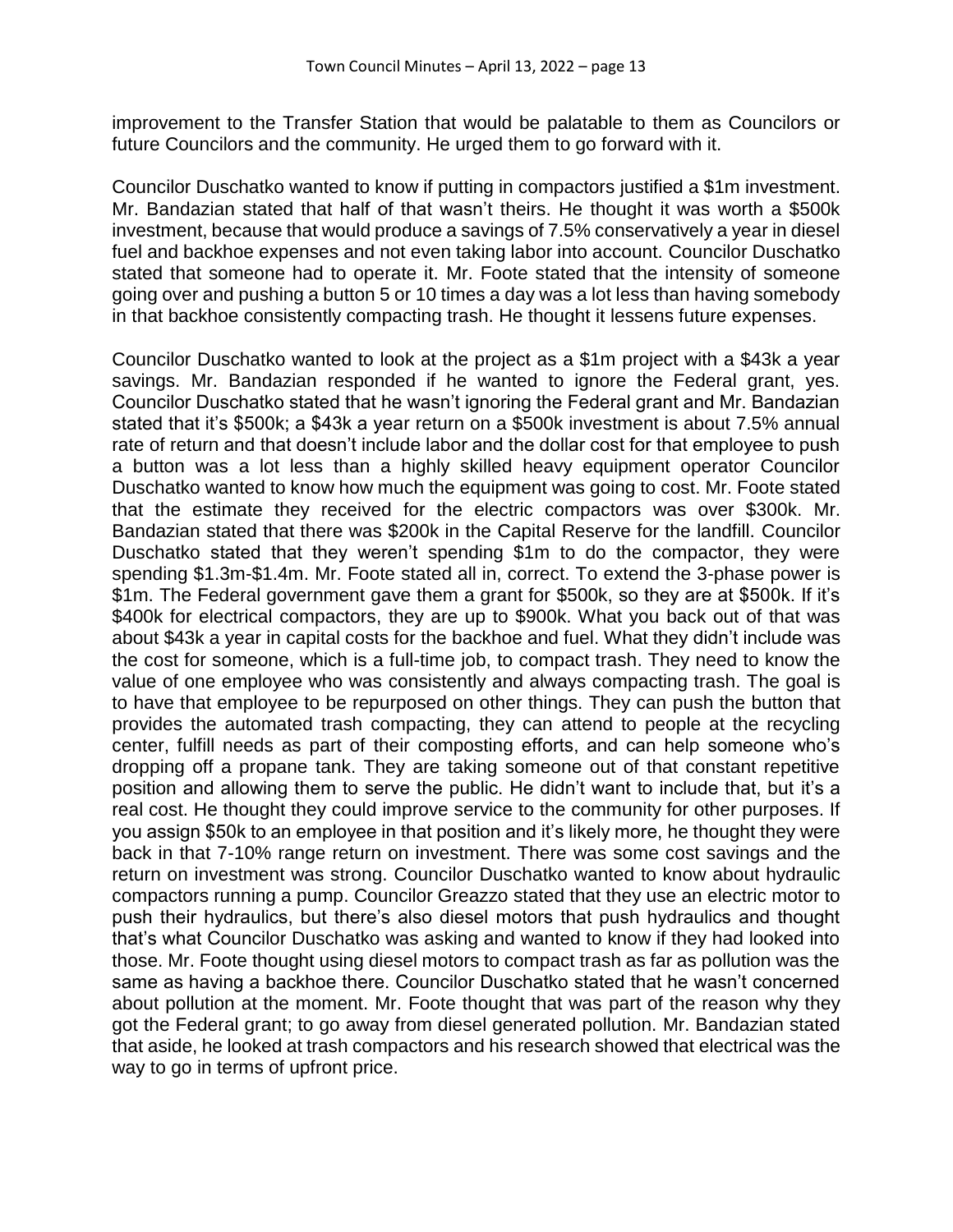Councilor Duschatko wanted to know the cost of electricity to run the compactor; the kilowatt usage. He wanted the kilowatt numbers that it was going to cost to operate that for a year. Mr. Foote thought that of the total amount consumed by the Town, it was far less than 10% of total consumption; 5-8% range. Councilor Duschatko stated that their budget for electricity was \$220k. He wanted to know what that related to in terms of kilowatt hours used. Mr. Foote stated that it wasn't a simple. The electric bill has the service and availability costs. Councilor Duschatko wanted to know how many kilowatts they use in a year. Mr. Foote thought about 1.2–1.3 megawatts for the Town facilities. Councilor Duschatko stated that \$220k was the budget; that's what they approved. He wanted to know what that worked out per kilowatt hour. He didn't do the math, because he didn't know the kilowatt usage. Councilor Radke wanted to know where Councilor Duschatko was going with this. Councilor Duschatko stated that he wanted to know what the kilowatt cost was that they were paying now on their budget for next year based on their current usage of kilowatts. Mr. Sawyer stated that they would have to back out all of the service charges. Councilor Duschatko stated that they don't; that is part of the electric cost. Mr. Sawyer stated that he was asking kilowatt, not total energy costs. Councilor Duschatko stated that he was asking total utility costs as put in the budget. Mr. Foote stated that if its \$220k and you divide that by 1.2, it's going to get you \$0.18 or \$0.19 a kilowatt and that's for 2022. Their energy consultant, Standard Power, he asked for an estimate going forward, because their electrical contract expires in November, and they estimated that if they let it out now the base cost, not including all of the other availability and services charges would be between \$0.10 and \$0.13. That number would go from \$0.18 or \$0.19 per kilowatt hour to the low 20's if they let it that out today.

Councilor Duschatko wanted to know what they could do to reduce the demand charges, which was a major part of that particular upcharge. Mr. Bandazian thought it depended on the facility. Converting to LED's would be a great way to do it, at the tennis courts for example. Unfortunately the swimming pool was a huge seasonal consumer of electricity. They may have some solar panels on the pool building that was capable of offsetting it, but that has a high demand charge. There is nothing they could do at the Library. That's been made as energy efficient as it possibly could. The Safety Complex has a lot of room for improvement. That was a very big capital expenditure to make that really worthwhile to get some return on investment. Councilor Duschatko stated that a big capital expenditure was going to be made. Mr. Foote stated that they were trying to ring out every inefficiency they can. He and the town manager looked at a proposal to reduce energy consumption at the Highway Garage and thought the return on investment was five years. They look at everything to try and reduce their consumption.

Councilor Duschatko stated that he was skeptical about many of the numbers that have been presented. He wasn't questioning the fact that they were representing what they've been given, but they are saying that this was based on energy costs savings of \$0.11 per kilowatt hour. That's not a savings. He wanted to know how much the electricity was going to cost them out of the solar deal. Mr. Foote stated that they would own it. Mr. Sawyer stated that that's one of the proposals that they would seek. Mr. Bandazian stated that if they do 3-phase power, and that's where they were right now, then there were a number of options for doing solar including one that they don't have to pay anything for, but it only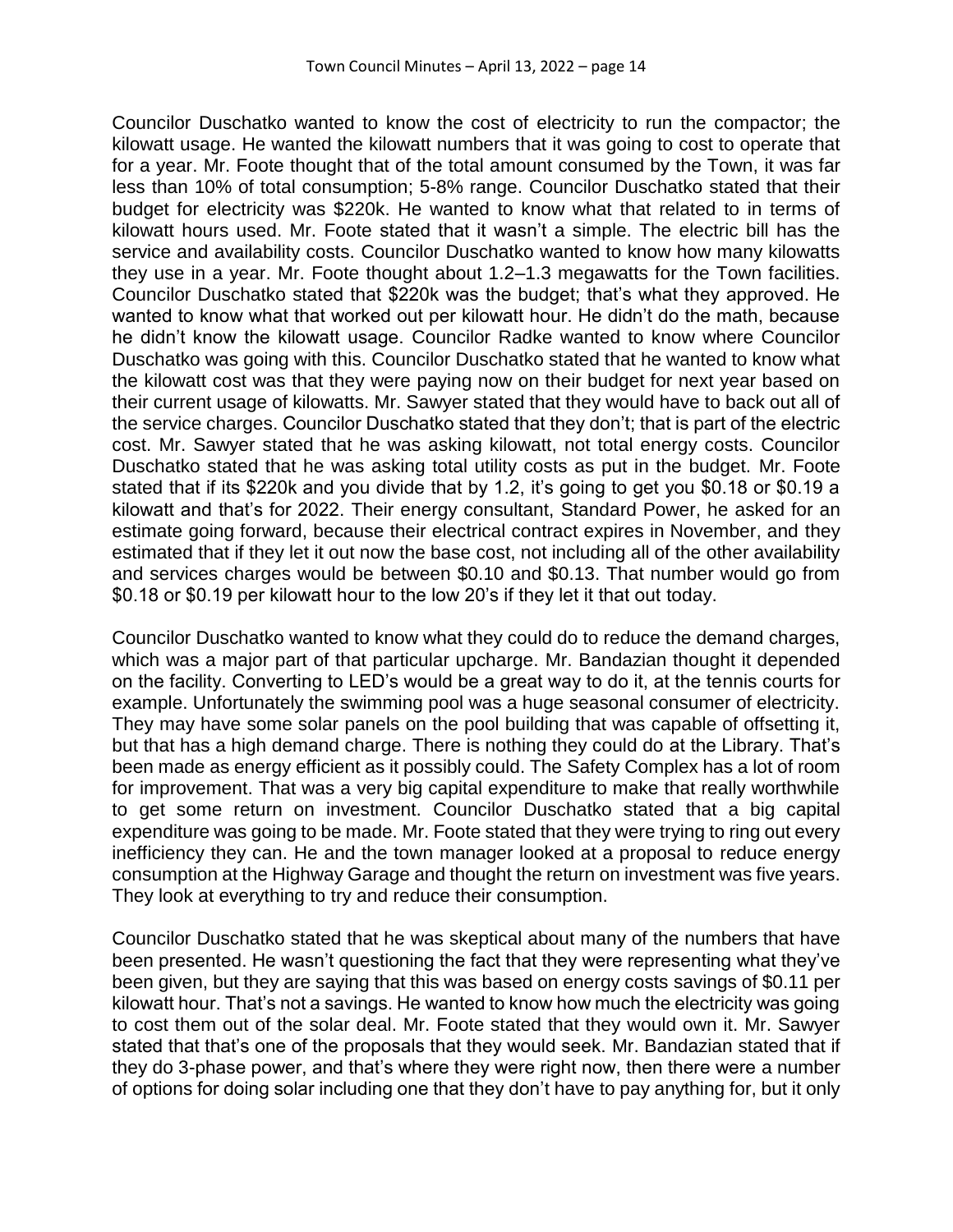gives them \$10k a year for 20 years. Councilor Duschatko stated no, it just saved you \$220k a year, because they weren't paying anything for it. Mr. Bandazian stated no, that's a proposal where they would be. It would neither be something that the Town paid an investor alone; it would not be something that the Town bought. What the Town would get was solar panels on the landfill that somebody else would own and they would sell the Town electricity for a very small amount less than the market. He would never advise that. Councilor Duschatko stated that the Town of Derry had one twice as big as this and it's costing them nothing. Mr. Bandazian stated that they received \$500k as well in Congressional funding. Councilor Duschatko stated that it was done before they got that money. Mr. Bandazian stated that they most likely had a power purchase agreement. Councilor Duschatko stated that that's exactly what it was. Mr. Bandazian stated that he wasn't an advocate of those. It's just not enough return for what you give up. Councilor Duschatko wanted to know what they were giving up. Mr. Bandazian stated that they were giving up their land for very little revenue. Councilor Duschatko stated that they would be giving up land, which the Town can't do anything with. Mr. Bandazian stated that if they get to that point and the Council wanted to do a power purchase agreement, that's the Council's will, but that won't be possible without 3-phase power.

Councilor Thomas stated that they need 3-phase power to have any option on the table. The price they have right now to run 3-phase power was probably the best they would ever see again. They deal with 3-phase power and any building they try to buy has to have 3-phase power in it. They can't operate without 3-phase power and it's really expensive if you don't have it to get it.

Mr. Foote stated that direct ownership of this is the classic middle man when you have PPA or any of the other alternatives. There is a middle man, so someone is going through and owning this for a reason and it's to make money, which lessens the Town's revenue. They haven't explored those 100%, but at some point there if there is some sort of consensus then the Town, the Department, in conjunction with the Energy Commission put some proposals on the street; whether it's a PPA or a direct purchase or any other mechanism that's available.

Councilor Greazzo wanted to clarify that the deadline for a decision this was June. Mr. Bandazian stated June 12<sup>th</sup>. Councilor Thomas stated that they won't hold that cost price for very long. They decide now otherwise that 'not to exceed' was going to exceed.

Councilor Bemiss wanted to know if they put in the 3-phase power then when would the solar go in. Mr. Foote stated that as that moves forward; they are scheduled to get a \$500k grant. His experience with the Federal government isn't that great and it's probably not that positive, but if they got the money in June and finished the design and got a contractor in place, then Eversource orders the switches, which were a hot commodity right now in the industry. He didn't see the 3-phase happening until next year. At the same time, if the Town Council wanted to bond it or purchase the solar farm or photovoltaic on its own, it could be a warrant article in the spring. They were there to try and gage interest and see if where they want to go with it. If there is no interest, he's sure there's another community that would love to have that \$500k. Councilor Bemiss stated that to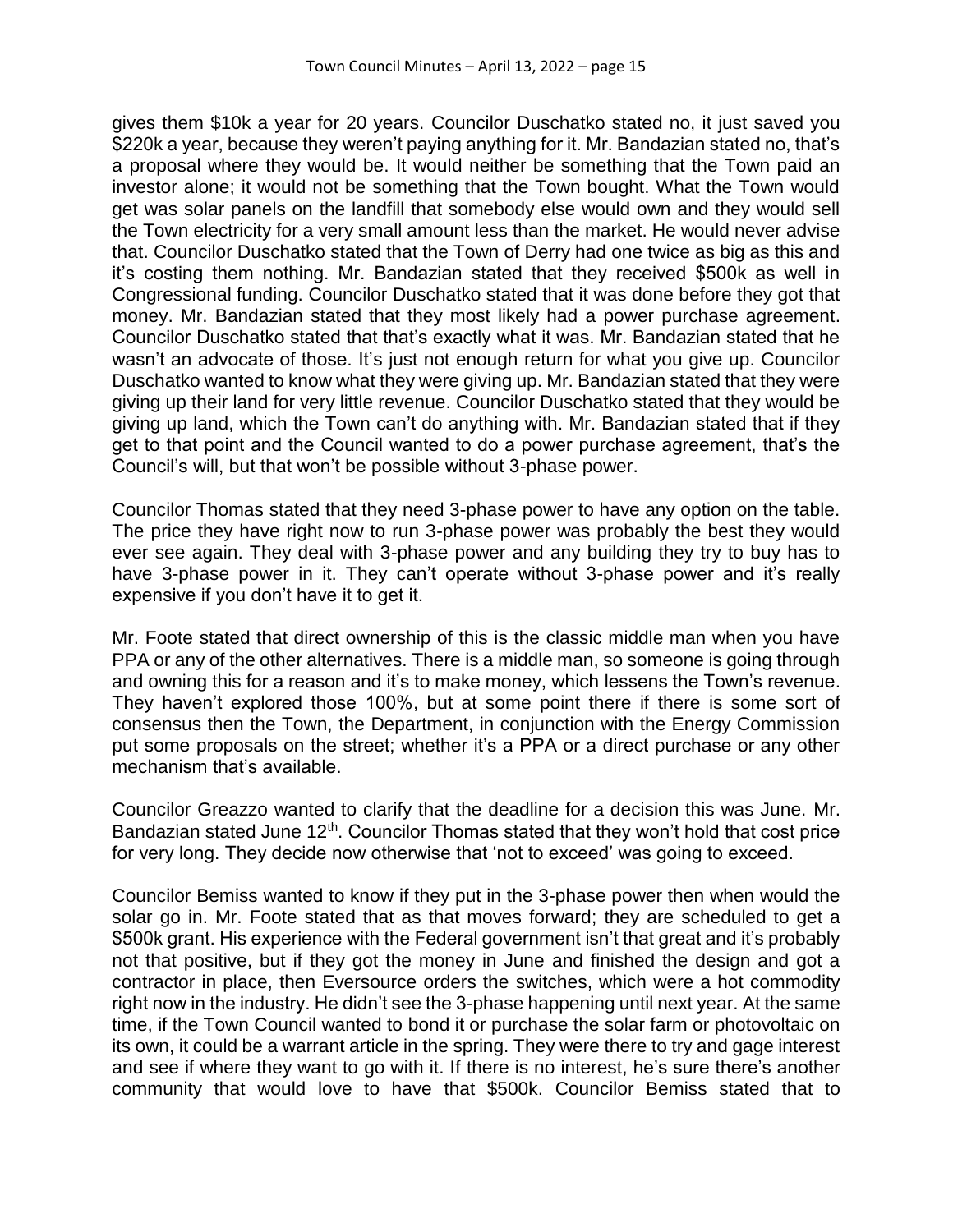summarize, the overall project was going to be about \$1.5m and then they back out the \$500k. Mr. Foote clarified the project to extend the 3-phase only. Councilor Bemiss responded yes, but then adding in the compactors. Her concern was what the gap was between when they start producing energy, because otherwise they've just done the 3 phase project without doing solar.

Councilor Thomas stated that it was up to them. Whenever they decide if they decide, it's not on them it was on the Council. Councilor Duschatko thought their decision was based on the compacting with the 3-phase power. The solar should not even be part of this discussion. Councilor Thomas stated that if they don't run 3-phase, it eliminates any chance of having solar. Councilor Duschatko stated that they didn't know what was going to happen technology wise.

Councilor Gilbert clarified that the 3-phase power was \$910k. Mr. Foote stated plus \$75k for Consolidated for poles. Councilor Gilbert stated that's \$985k. They got a \$500k grant, which brings it down to \$485k. They are going to save \$43k for the backhoe, so that brings it down to \$442k. Then you add the compactor back in for \$400k, so you're up to \$842k. Mr. Foote stated that that's just the first year. Councilor Gilbert stated that he understands that, but where do you get the money. They want \$500k, but where do they get the other \$340k; was that this year or next year. Mr. Sawyer stated that the compactors were not anticipated and not part of this proposal. Councilor Radke assumed that would be a next year thing. Mr. Sawyer stated or if other funding becomes available. Councilor Gilbert stated that if they take the compactor out, it's comes down to \$440k. Councilor Duschatko stated that the whole things stands on the \$43k on their savings per year, so the compactor had to be considered. Mr. Foote agreed, but also stated that it doesn't include the labor costs. When you add the labor cost in; if you add the backhoe, the fuel and the labor costs conservatively say its \$80k a year. If it's \$400k for a new compactor; that's a 5-year return on the rate of investment. Councilor Bemiss wanted to know the lifespan of a compactor. Mr. Foote stated that the compactors for the recycling building are about 15 years old and just recently they may have spent \$8k or \$9k fixing one of them. They are very reliable, low maintenance and efficient. They don't consume a lot of labor.

Councilor Gilbert stated that in the Town Manager's comments in the staff report he states, "Much if not all of these funds could be needed to complete the purchase of land for the future Police Station and Fire Substation." To him, that's the most important thing. He's not saying that this project wasn't, but that's number one. At their retreat they said that that's the number one thing they were doing in Town. He's not against this project; he was just wondering how they get the money to satisfy all of these things. Maybe they wait until when they get into June, because they are trying to get the land now to do this and they might have a better idea by then. Mr. Sawyer encouraged them to table action on this tonight until one of the May meetings where they could hopefully have a better understanding of where they were on the facilities project. Regarding funding, he fully anticipated that the compactor work along with the solar would be part of a proposal they would bring forward for next year's budget either as a warrant article for it all or direct funding for the compactors and a warrant article for the solar separately. That would be down the road. That's not money they were asking for tonight. He totally understands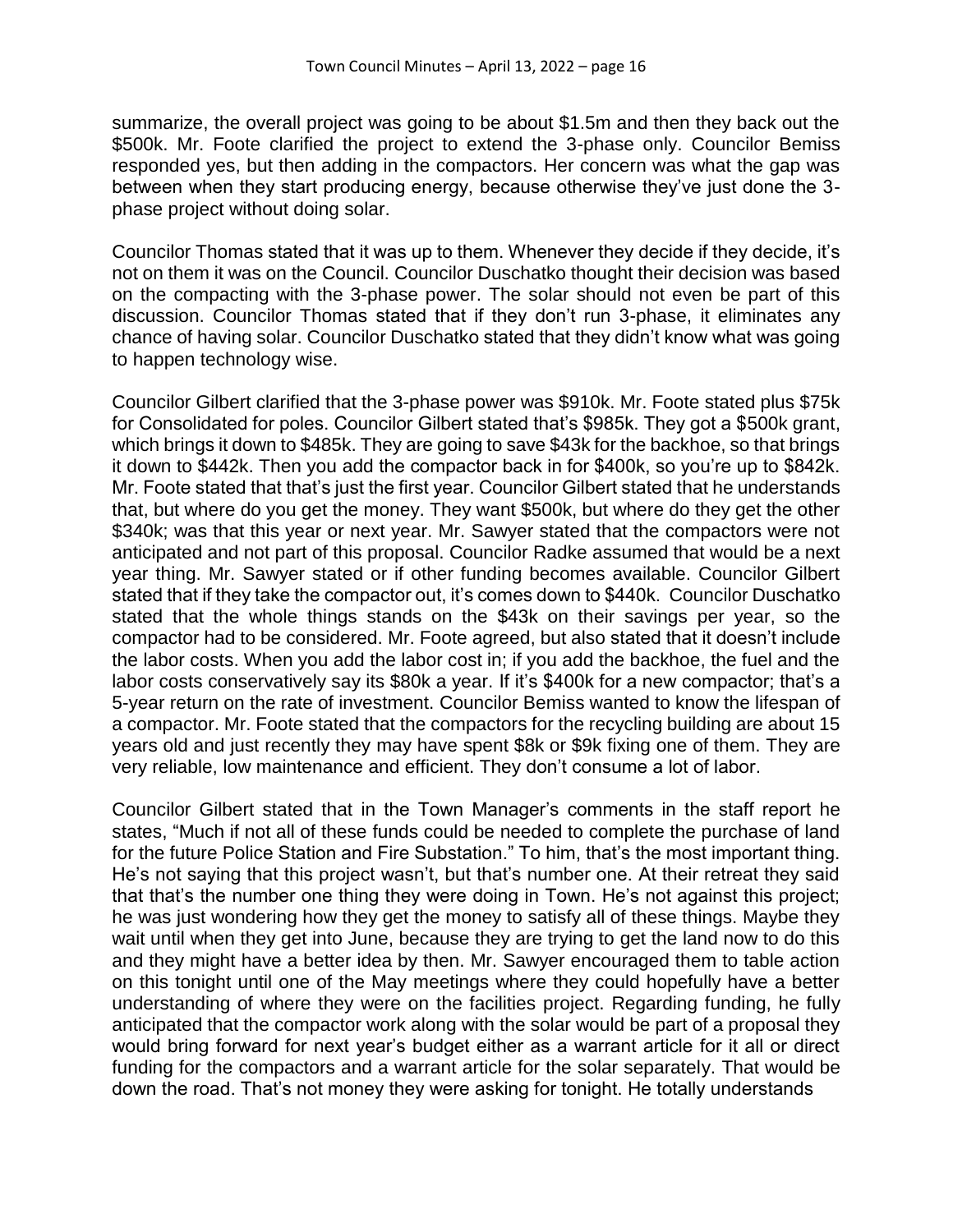Councilor Duschatko's point that you need those investments in order to get any return on investment. Without those, you are just bringing 3-phase power for \$1m. It's definitely the way they want to go.

Councilor Radke wanted to know if waiting until May would jeopardize their ability to get the CDS funds and the response was no. She stated that they would have to make a decision if that \$500k that they were requesting either goes to the proposed land buy for the Police or do they use that same \$500k for the 3-phase. Councilor Duschatko stated that they don't have to make that decision until June  $12<sup>th</sup>$ . Chairman Carter stated by June 12<sup>th</sup>. Councilor Duschatko that would give them a way to stabilize what they were doing on their main goal. Mr. Foote stated that he apologized if his staff report was too forward. He was just trying to fill the background, discussion and the recommendation. Mr. Sawyer stated that he did exactly what he was asked to do; don't apologize.

Councilor Radke clarified that at the Transfer Station they have four people. By getting the compactor they could limit it to three. Mr. Foote stated absolutely not. That's why he did not want to come forward with that. He mentioned some of the other tasks that they were trying to include as part of the operations. Today, even with  $4\frac{1}{2}$ , which is what is budgeted and historical, they are always short. He was likely to come in and recommend that they reduce hours up there; between vacation, sick time, and lunch, they are shortstaffed there now and every time they are short-staffed they are always pulling someone from Highway. Councilor Radke stated by adding the compactors, they don't have to add another person. She stated that they have to close one of the bays for the compactor and wanted to know if it took less time than a guy coming in with a backhoe and would allow more people to use all the bays. Their traffic flow might move faster. Mr. Foote stated that they still have to back in and pull it out, 30 seconds. Usually when someone arrives, there's a backhoe in one of the bays, so that's a slot where the public wasn't being served. Councilor Duschatko wanted to know what the compacting cycle was. Mr. Foote stated that he didn't know. There would be two 25-30 horsepower compactors side by side and hold more than the existing trailers. Councilor Duschatko wanted to know once it's filled did it take 15 minutes to crush it. Mr. Foote stated no, it's continuous. Councilor Duschatko stated that it needed to be emptied at one point. Mr. Foote stated that it's removed and then another trailer is backed in. Councilor Duschatko wanted to know if it was still operating when it's removed. Mr. Sawyer stated that it's the same when they back a trailer out now. There was some downtime for swapping out trailers.

Councilor Greazzo wanted to know the type of compactor configuration. He wanted to know if it was an open trailer that does compaction or was it like the recycling compactors where there was only one spot for someone to throw something in until it fills up and they compact it into the container. Mr. Foote stated that he didn't have all of the answers, but what he's seen is the area is larger where it goes in and the way it's sloped is it finds its way to one spot and keeps compacting towards the front of the trailer. Councilor Greazzo stated that they still wouldn't be able to use all four bays on one side. They would only be able to use two bays. Mr. Foote thought they could use [everyone talking; not clear].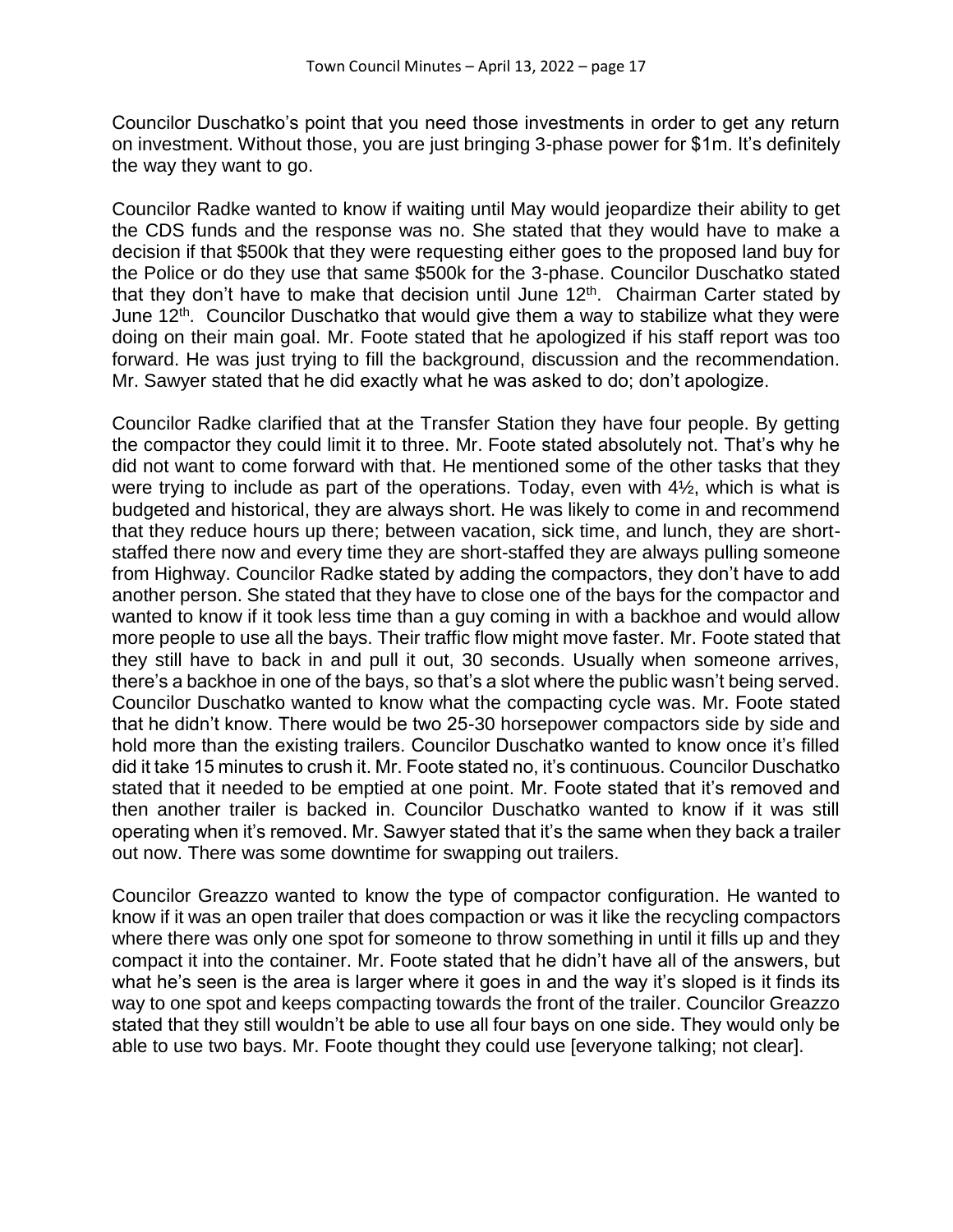**MOTION by Councilor Radke to table this to a future meeting, date uncertain at this time. Seconded by Councilor Greazzo. Vote taken – Motion Passed – 7-0.**

**d. Reaffirming/Amending of TC Rules of Procedure, Code of Conduct, Town Media Policy, Social Media Use Policy**

> **MOTION by Councilor Duschatko that the Bedford Town Council reaffirm the Town Council Rules of Procedure, Code of Conduct, Town Media Policy, and Social Media Use Policy. Seconded by Councilor Gilbert. Vote taken – Motion Passed – 7-0.**

- **e. Other New Business –** None
- **6. OLD BUSINESS**
	- **a. Other Old Business**
- **7. APPROVAL OF MINUTES**
	- **a. Budgetary Town Meeting – March 9, 2022**

**MOTION by Councilor Radke that the Bedford Town Council approve the minutes of the March 9, 2022 Budgetary Town Meeting. Seconded by Councilor Thomas. Vote taken – Motion Passed – 5-0-2 (Bemiss and Greazzo abstained).**

**b. Organizational Meeting/Public Session – March 14, 2022**

**MOTION by Councilor Radke that the Bedford Town Council approve the minutes of the March 14, 2022 Organizational & Public Session. Seconded by Councilor Gilbert. Vote taken – Motion Passed – 7-0.**

**c. Town Council Retreat – April 2, 2022**

**MOTION by Councilor Radke that the Bedford Town Council approve the minutes of the April 2, 2022 Town Council Retreat. Seconded by Councilor Gilbert. Vote taken – Motion Passed – 7-0.**

#### **8. TOWN MANAGER REPORT**

1) Clean Up Bedford Day – April 16<sup>th</sup>, 9 AM-1 PM. Residents, businesses, students, and clubs are all encouraged to join in this community wide event to help Clean Up Bedford! Blue bags can be picked up at the Transfer Station, Town Office Building, Library, Safety Complex, and Educational Farm at Joppa Hill. You are welcome to leave the bags along the side of the road for pick up or bring to the Transfer Station.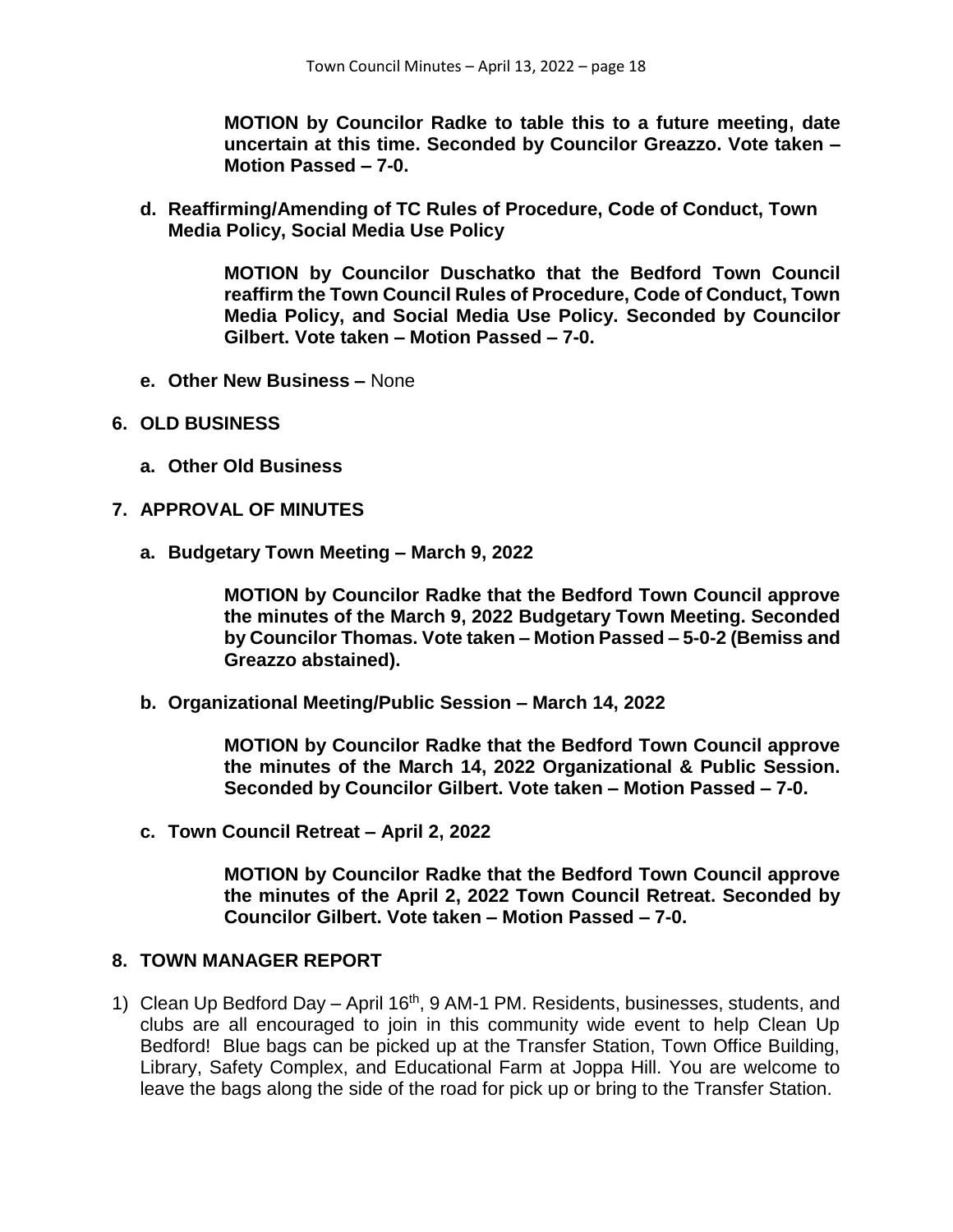- 2) National Public Safety Telecommunications Week Thank you to the dispatchers/ communications specialists. They are the first responders and do a great job.
- 3) National Animal Control Officer Appreciation Week –Thank you Haylie Gulino, ACO.
- 4) Dog licenses must be obtained by April 30<sup>th</sup> to avoid extra fees and civil forfeiture that occurs in June. Scottie is Bedford's Top Dog for 2022.
- 5) PFAS Contamination They received communication from Chris Bandazian, their PFAS commissioner to the State commission, that the State was concerned that Bedford has a higher than expected number of people not returning the letters that they are receiving from Golder Associates, which is everybody in the Saint Gobain area. They've asked that they send a letter from the Town asking them to follow up. If you have received a request for well testing from Golder Associates it is critical that you sign the agreement and return the paperwork as soon as possible. They have a high number of residents that are not responding. Outside of the Saint-Gobain area of responsibility (generally north of Route 101) residents can request that their well water be tested by submitting an application through the NHDES website.
- 6) Starting on April 25<sup>th</sup>, school vacation week, the traffic patterns at the High School are scheduled to change. Advance notification signage will go up next week and all work necessary for the change is scheduled to be completed for the students return to school on May 2<sup>nd</sup>. There may be limited access and delays to school during the work.
- 7) Registration for Camp Witzel summer camp and other summer camp programs are open and information is available through the Recreation page of the Town Website.
- 8) April 17 Library closed for Easter.
- 9) A live burn training event for the Fire Department will take place on April 23rd at 99 McAllister Road so please expect to see smoke and emergency vehicles in that area.
- 10)April 30 National Prescription Drug Takeback Day, Safety Complex, 10 AM 2 PM.
- 11)May 29 Police Department Bicycle Rodeo at the High School, 10:00 Noon
- 12)May 29 Memorial Day Parade, 1 PM, Bedford High School to McKelvie Intermediate School via County Road with a theme of "Freedom through Unity".
- 13)June 25 Household Hazardous Waste Day, 8:30 AM 3 PM, 19 Chubbuck Road.

# **9. COUNCILOR COMMENTS AND COMMITTEE UPDATES**

Councilor Greazzo stated that the Planning Board meeting scheduled for April 11, has been moved to April 18.

Councilor Thomas stated that the Energy Commission discussed the grant from Senator Shaheen for 3-phase power. They also talked about EV charging stations.

Councilor Gilbert stated that they had over 400 people at the EFJH Easter egg hunt.

Councilor Radke stated that she booked the Town Hall for Saturday, September 24 for the volunteer appreciation breakfast. There were a lot of people at the Historic District Commission regarding the Library parking project. She thanked all of the dispatchers for all the hard work they do. On Wednesday, April 27, Professional Administrative Assistants Day. She thanked Dawn Boufford for all the work she does.